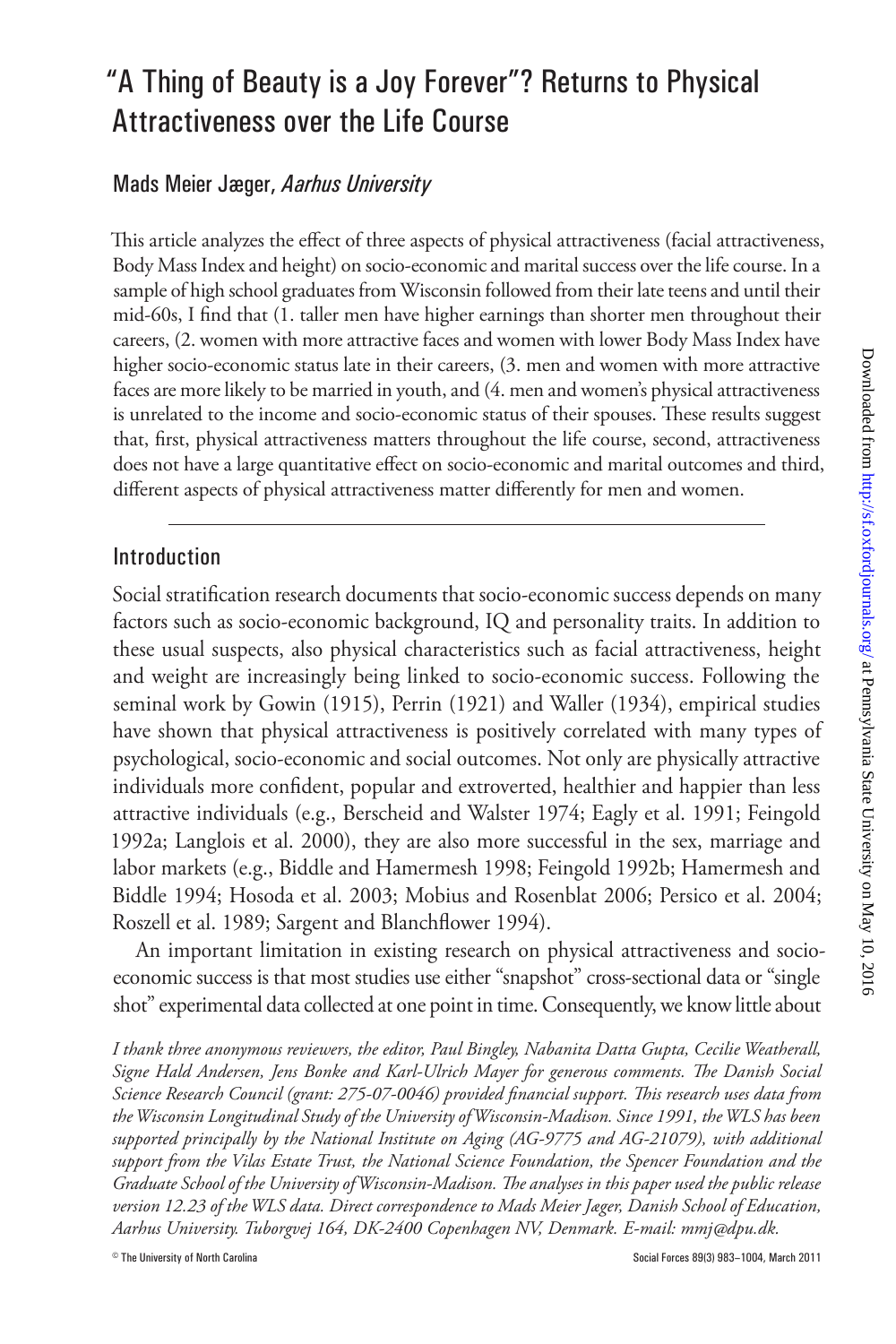whether physical attractiveness has any long-term effects on socio-economic and social outcomes over the individual's life course. Existing longitudinal studies, few and mostly based on highly selective samples, do suggest that physical attractiveness has positive longterm effects on socio-economic success. Mazur et al. (1984; see also Mueller and Mazur 1996) found that male West Point graduates with "dominant" (i.e., very masculine) facial features reached higher military ranks and advanced faster than graduates with "submissive" facial features. Frieze et al. (1991) reported that more attractive MBA graduates had higher earnings than less attractive graduates 10 years after graduation. Biddle and Hamermesh (1998) found that more attractive lawyers earned more than less attractive lawyers after 5 and 15 years of practice. Recent longitudinal studies have also shown that more physically attractive people have higher completed fertility (Jokela 2009), better health (Reither et al. 2009) and lower mortality (Hauser 2009). Thus, the existing evidence seems to support the opinion expressed by famous British poet John Keats in his 1818 poem *Endymion* and quoted in the title of this article: "A Thing of Beauty is a Joy Forever."

This research extends existing longitudinal research on physical attractiveness and socio-economic and marital success in four regards. First, I analyze the effect of physical attractiveness on outcomes over a longer period of individuals' lives than most previous studies. Research shows that individuals tend to maintain their relative position in the distribution of attractiveness throughout life (Adams 1977; Hatfield and Sprecher 1986) and, as a consequence, it is likely that advantages from being physically attractive persist over the life course. In the present analysis I use data from the Wisconsin Longitudinal Study, which allows me to analyze the effect of physical attractiveness on socio-economic and marital outcomes in a sample of U.S. respondents followed from their late teens and until their mid-60s. Consequently, the present study offers a longer time window than previous research (see also Hauser 2009; Jokela 2009; Reither et al. 2009). Furthermore, the WLS is broadly representative of white Americans who have completed at least high school (Wollmering 2007), which means that my results generalize to a broader segment of the population than most previous longitudinal studies which analyze specific occupational groups (for example, West Point graduates, MBA graduates and lawyers).

This article's second contribution is that it analyzes the effect of attractiveness over the life course on several important outcome dimensions. These dimensions are (1. socio-economic success (income, socio-economic status), (2. marital success, and (3. spouse's socio-economic status (income, socio-economic status). All outcome variables are measured several times over respondents' life course. Existing studies tend to focus on one type of outcome (psychological, marital, labor market, etc.), and in considering several outcome dimensions simultaneously this research offers a more comprehensive longitudinal account of the link between physical attractiveness and socio-economic and marital success than previous research.

This article's third contribution is that it considers three aspects of physical attractiveness: facial attractiveness derived from high school yearbook photographs, Body Mass Index and height. These three aspects have mostly been studied individually (for studies using facial attractiveness see Biddle and Hamermesh 1998; Hamermesh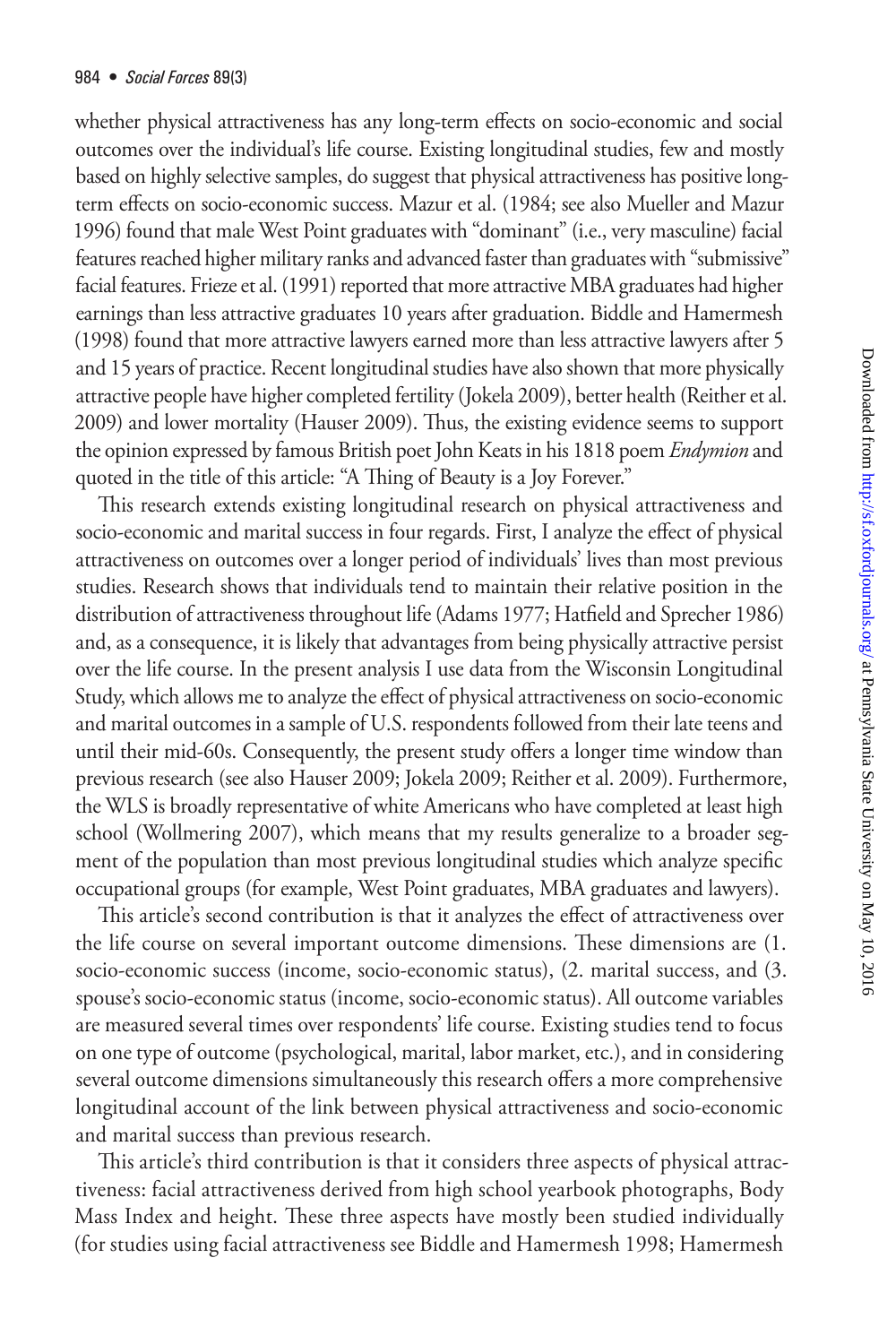and Biddle 1994; for studies using BMI or weight see Averett and Korenman 1996; Cawley 2004; Sargent and Blanchflower 1994; for studies using height see Case and Paxson 2008; Judge and Cable 2004; Persico et al. 2004). Frieze et al. (1991), Harper (2000) and French et al. (2009) are among the few studies which consider several aspects of attractiveness in the same analysis. In the present analysis I also analyze whether different aspects of physical attractiveness (facial attractiveness, BMI, height) are equally important for men and women.

Finally, the WLS data enables me to control for more measures of respondents' skills and endowments (IQ, education) and family background than most previous studies. Hamermesh and Biddle (1994) and Hamermesh et al. (2002) argue that it is important to control for these traits in order not to overstate the effect of physical attractiveness because more advantaged respondents may have healthier lifestyles and may invest more in beauty-enhancing products. In the WLS there is some evidence that physical attractiveness is correlated with family background since women from advantaged backgrounds (proxied by father's socio-economic status and parents' education) obtain higher facial attractiveness ratings, have lower BMI and are taller than women from less advantaged backgrounds. Furthermore, among men, an advantaged socio-economic background is associated with being taller (but not being prettier or skinnier).

# Theoretical Background

Physical attractiveness has been linked to advantageous long-term outcomes across scientific disciplines. I draw on evolutionary psychology, social psychology and social constructionist theories to develop a conceptual framework for analyzing how physical attractiveness affects socio-economic and marital outcomes over the life course. Although the explanatory mechanisms differ, the three theoretical approaches all hypothesize that physically attractive individuals are advantaged relative to less attractive individuals and that they are likely to maintain this advantage throughout life. The theories also predict gender differences in the effect of attractiveness on outcomes. I begin by presenting the evolutionary psychological approach because this approach proposes a set of basic evolutionary principles which motivate why an "attractiveness advantage" might exist in the first place. The social psychology and social constructionist approaches provide alternative and more detailed explanations of the psychological and sociological mechanisms through which the attractiveness advantage might work (see Langlois et al. 2000).

# *Evolutionary Psychology*

The core argument in evolutionary psychology is that adaptation of the human brain through natural selection was principally driven by the recurrent problems early humans faced in ancestral environments (e.g., Buss 2008; Tooby and Cosmides 2005). In these environments certain physical traits such as strength, reproductive quality and good health were instrumental for survival. As a consequence, humans developed information-processing circuits in the brain which recognize manifestations of these "survivor" traits and instinctively evaluate these traits as attractive or, in the case of deviations from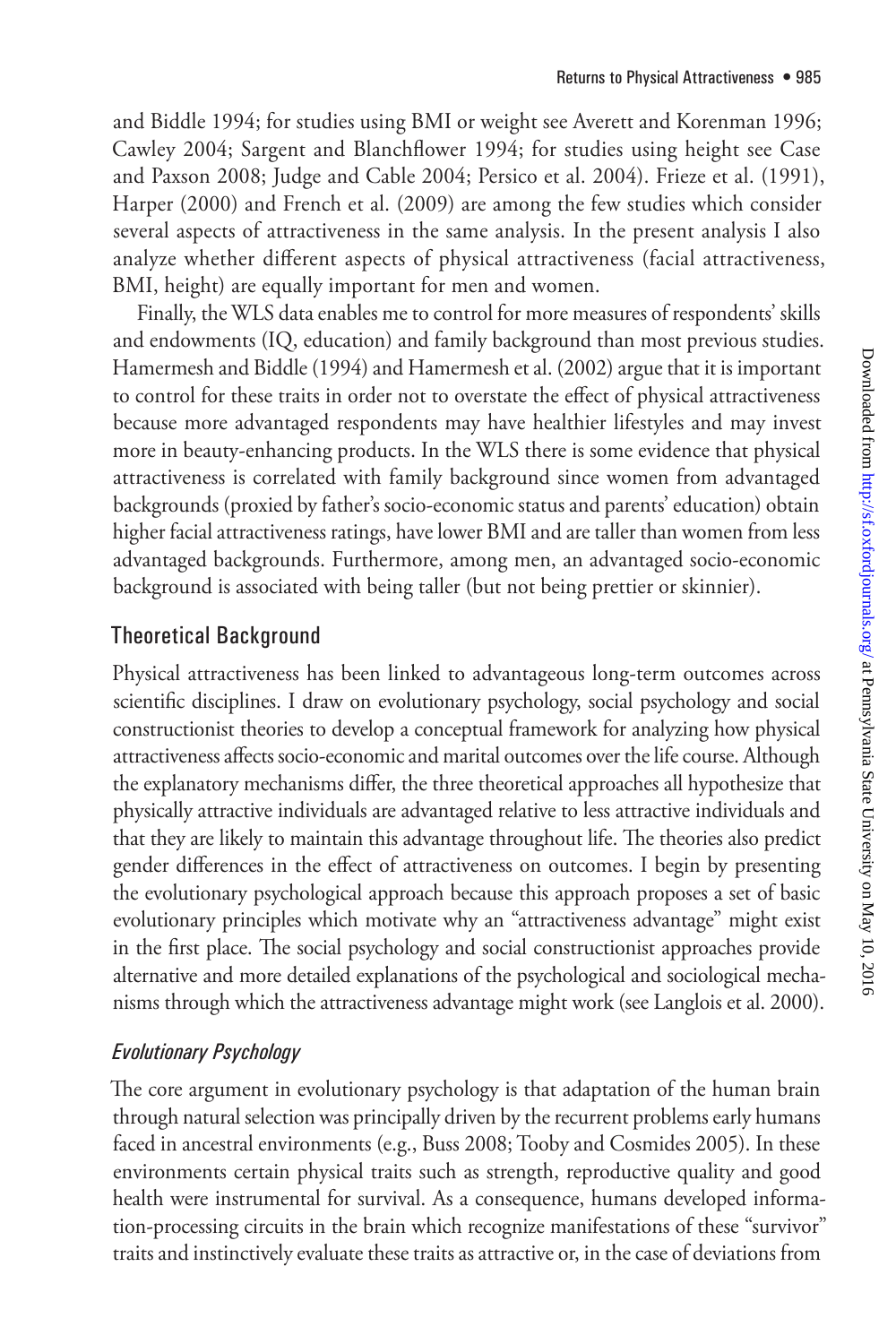these traits, as unattractive (e.g., Thornhill and Gangestad 1994).<sup>1</sup> Thus, traits which are regarded as physically attractive in humans are traits which signal (re)productive skills. Furthermore, men and women specialize in either productive or reproductive skills, with physical strength being more important for men and reproductive health being more important for women. These fundamental mechanisms, which still operate today, explain why there is only little variation in people's ratings of others' physical attractiveness (Berscheid and Waller 1974; Feingold 1992b); why there is only little variation across cultures in people's perceptions of which facial characteristics are considered attractive and unattractive (Langlois et al. 2000; Perrett et al. 1994); and why even as infants children prefer attractive people over unattractive people (Etcoff 1999; Langlois et al. 1991). Consequently, even though many of the traits associated with physical attractiveness are no longer required for survival, evolutionary psychology predicts that there should be positive returns to physical attractiveness over the life course.

#### *Social Psychology*

The principal explanation of the attractiveness advantage in social psychology is the "what is beautiful is good" stereotype (Dion et al. 1972; see also Berscheid and Walster 1974; Feingold 1992a; Langlois et al. 2000). The core argument in this stereotype is that individuals make inferences about others' traits and qualities based on their physical appearance. Physically attractive people are ascribed a range of positive traits such as high intelligence, social competence, friendliness, likeability and leadership skills (see Feingold 1992a; Langlois et al. 2000). By contrast, physically unattractive individuals, both adults and children, are ascribed negative traits. There is a rich empirical literature documenting the existence of a "what is beautiful is good" stereotype (Eagly et al. 1991; Feingold 1992a; Langlois et al. 2000). An additional implication of the stereotype is that attractive individuals, not least because attractiveness stereotyping has been shown to exist already in early childhood, may internalize outsiders' differential judgments and gradually develop differential self-views and behaviors (e.g., Darley and Fazio 1980; Eagly et al. 1991). Thus, not only are physically (un)attractive individuals perceived more (un) favorably by others, they may also change their personality in response to these outside perceptions (for example, by becoming more (or less) confident, happy or extroverted). Consequently, individuals may obtain long-term returns to physical attractiveness either because others (possibly falsely) believe they possess a range of positive traits or because they gradually change their psychological make up in ways which facilitate success.

### *Social Constructionism*

The core idea in the social constructionist explanation is similar to the "what is beautiful is good" stereotype: attractive individuals need not possess any intrinsic qualities which set them apart from less attractive individuals but, due to institutionalized social norms, they are positively discriminated against because physical attractiveness is regarded as a positive trait.<sup>2</sup> Inspired by Waller (1937), Webster and Driskell (1983) propose a sociological theory in which attractiveness is considered a "diffuse status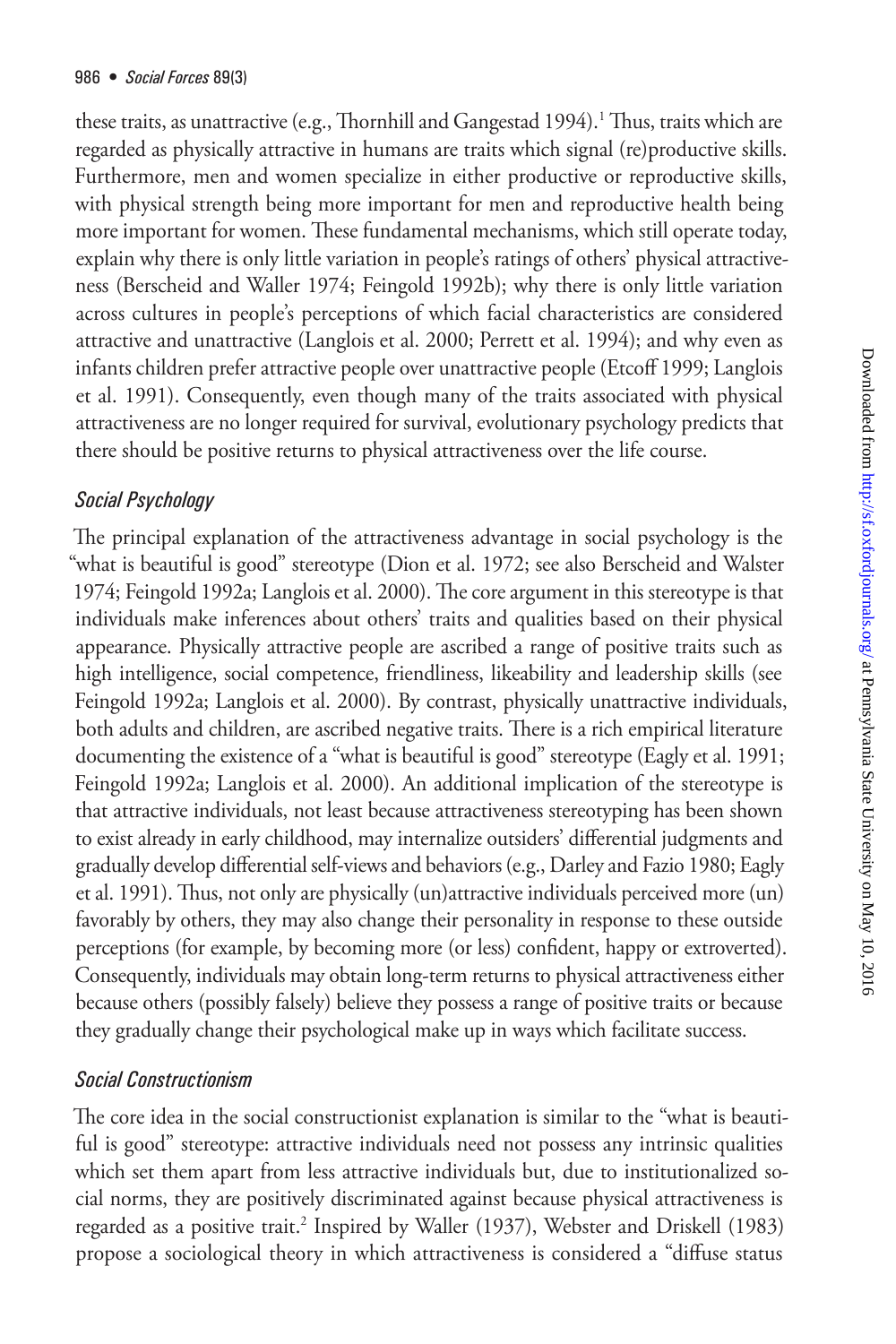characteristic" (similar to sex or race), which generates expectations about a person's other qualities and which shapes others' behavior towards that person. In similar vein, Mulford et al. (1998) argue that physical attractiveness is a form of capital which can be used in everyday exchanges to initiate or dominate social interactions. The common idea in both approaches is that institutionalized social stereotypes create their own reality and have real-life consequences. The social constructionist perspective differs from the other perspectives because, in addition to their own attractiveness (or lack of attractiveness), individuals may also benefit via an "extended Halo" effect from being affiliated with physically attractive individuals, for example through marriage or friendship. Consequently, physical attractiveness may also pay off in the long run because it transmits positive social status onto others than the physically attractive person herself (the stereotypical example being a man benefitting socially from having a beautiful wife).

#### *Socio-economic Success*

It follows from all three theoretical approaches that physical attractiveness should have lasting positive effects on socio-economic success. The evolutionary explanation hypothesizes that physically attractive individuals (both men and women), from nature or through preferential treatment by parents, are endowed with skills which are productive in the labor market (for example higher IQ, see Buss 2008; Daly 1990). As a consequence, attractive individuals should have higher earnings and occupational status throughout their careers.<sup>3</sup> The social psychology and social constructionist explanations also predict that attractiveness has lasting positive effects on socio-economic outcomes. Here, however, the positive effect arises from discrimination in the labor market in that others (colleagues, managers, promotion boards, etc.) unconsciously impute positive traits to physically attractive individuals. These positive traits include both skills specific to the labor market (IQ, perceived qualifications, perceived high likelihood of success; see Hosoda et al. 2003) but also general skills (social competence, friendliness, extroversion, see Eagly et al. 1991; Feingold 1992a; Langlois et al. 2000), all of which may lead to socio-economic success. Also, it may be the case that physically attractive individuals over time change their personality in response to others' positive evaluations and acquire personality traits (such as high confidence) which might have an independent positive effect on their socio-economic success. The three theoretical perspectives do not predict gender differences in the effect of physical attractiveness on labor market success.

### *Marital Success*

According to evolutionary psychology, physical attractiveness is very important for mate selection and marital success (e.g., Buss 1998, 2008; Gangestad and Buss 1993; Symons 1979). Men and women have different mating strategies and appreciate different qualities in potential mates. Men value high reproductive quality and good health in women. By contrast, women value reproductive quality in men and, equally importantly, providing skills. Empirical studies show that men value attractiveness in partners more than women do, and women value status and material resources more than men do (e.g., Buss 1989;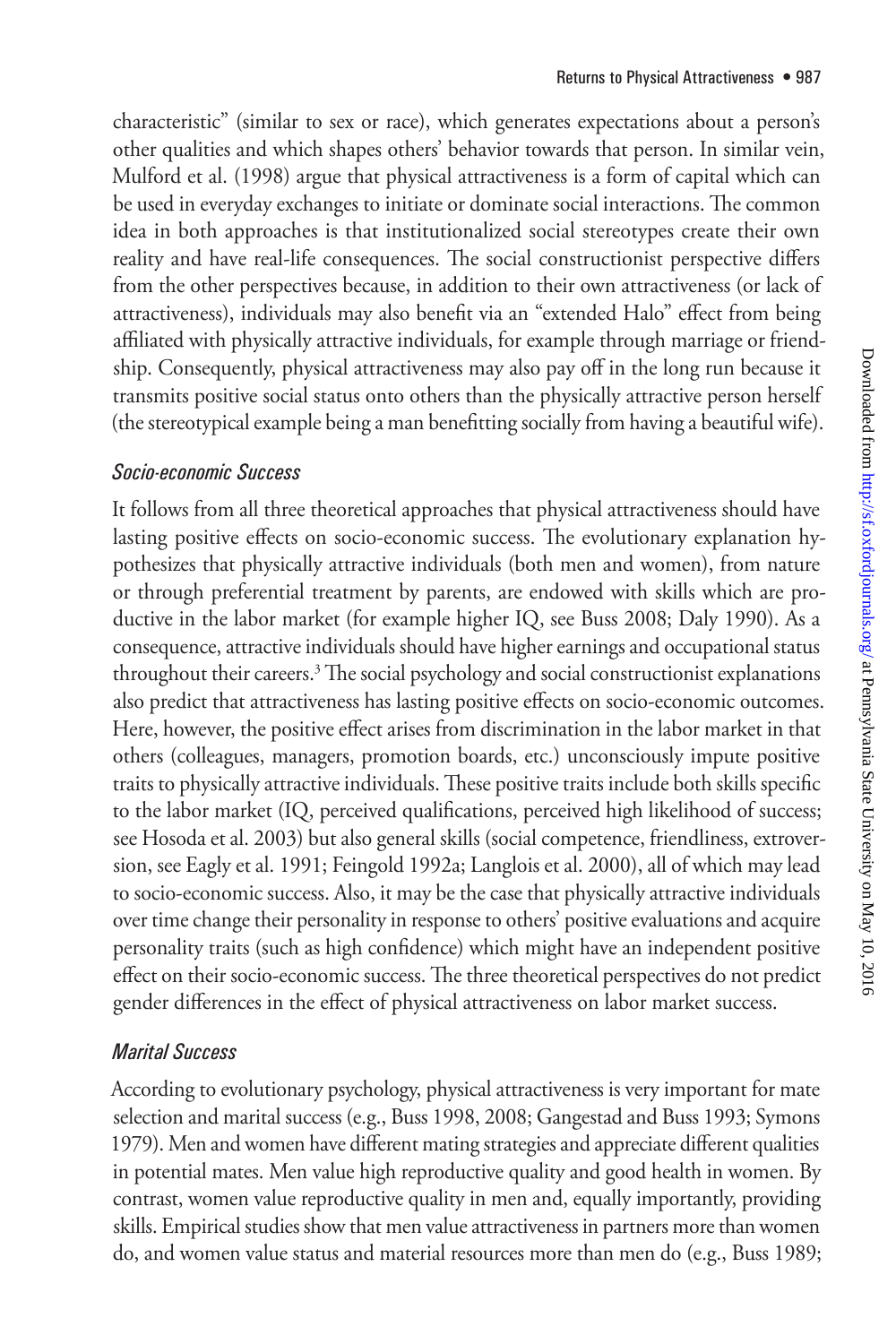Sprecher et al. 1994). Consequently, evolutionary psychology suggests that physical attractiveness is more important for women's marital success than for men's because, in theory, men look only for reproductive quality and health when evaluating potential mates (which to some extent can be determined via physical appearance), whereas women look for both reproductive quality and providing skills (the latter quality being more difficult to deduct from physical appearance alone; Hatfield and Sprecher 1986; Jackson 1992). The evolutionary explanation does not make any predictions regarding the effect of physical attractiveness on marital success after reproductive age. However, the social psychology explanation predicts that there may be lasting positive effects of attractiveness (both for men and women) on marital success because, first, a physically attractive spouse may be attributed lasting "what is beautiful is good" qualities by her partner; second, a physically attractive spouse may change her personality over time in response to others' positive evaluations and improve her personal skills. Third, a physically attractive spouse may generate "extended Halo" social status returns to her partner.

#### *Spouse's Socio-economic Status*

Evolutionary psychology predicts that not only are physically attractive individuals more likely to find a mate, they are also more likely to find a high-quality mate. An individual's "overall mate value" (Buss 1998) depends on factors such as reproductive quality and resource acquisition skills. Men and women differ in the relative importance of these qualities in their overall mate value, with reproductive quality being more important than resource acquisition skills for women and vice versa for men. According to the evolutionary argument, individuals sort into couples based on their overall mate values, thus coupling physically (un)attractive women with highly (un)productive men (Buss and Shackelford 2008; Gangestad and Buss 1993). This argument entails that physical attractiveness is more strongly linked to spouse's socio-economic status among women than among men. Some studies suggest that women's physical attractiveness is positively correlated with their husbands' occupational status (e.g., Elder 1969; Illsley 1955; Taylor and Glenn 1976; Udry and Eckland 1984), although the opposite scenario (the correlation between men's attractiveness and their wives' socio-economic success) appears to remain unexplored. Again, the longitudinal predictions from the evolutionary approach after reproductive age are unclear. However, the social constructionist explanation suggests that physical attractiveness, being a status resource which may yield social status or may be exchanged for other types of resources (for example, a high-earning husband or wife), should not lose its power over time. Consequently, physical attractiveness would be hypothesized to be positively related to attracting or retaining a high-quality spouse throughout the life course.

### Data and Variables

#### *Data*

I use data from the Wisconsin Longitudinal Study. The WLS is a longitudinal study of a sample of 10,317 men and women who graduated from Wisconsin high schools in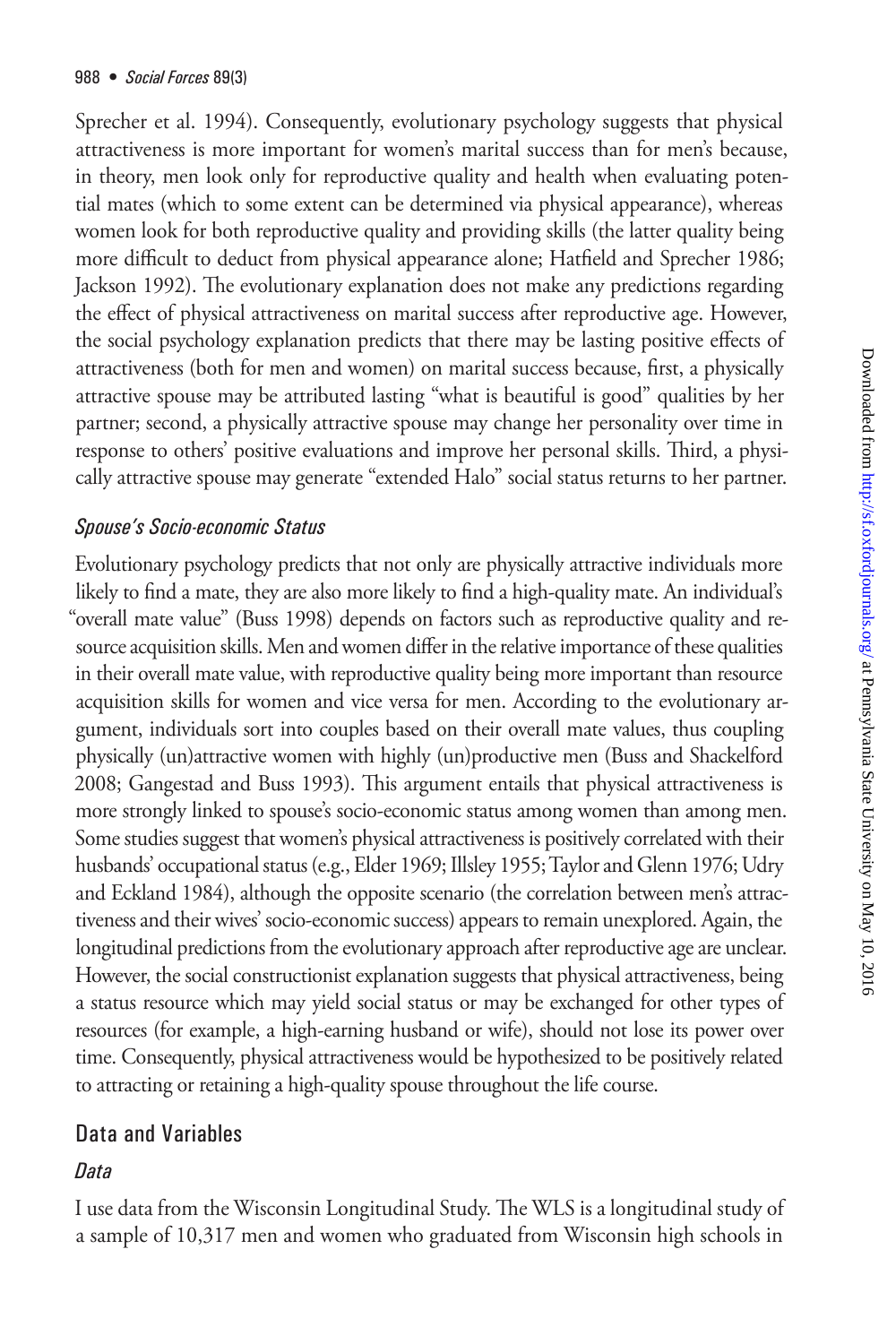| <b>Approximate Age</b>                                         | 18                  | $\overline{25}$   | $\overline{35}$                | 54                             | 65                |
|----------------------------------------------------------------|---------------------|-------------------|--------------------------------|--------------------------------|-------------------|
| <b>Outcomes</b><br>Personal income in \$1,000                  |                     |                   | 24.787 <sup>a</sup>            | 31.690                         |                   |
| Socio-economic status                                          |                     |                   | (29.075)<br>47.886<br>(23.280) | (36.727)<br>49.862<br>(22.842) |                   |
| Married                                                        |                     | .740<br>(.437)    | .881<br>(.323)                 | .822<br>(.382)                 | .781<br>(.414)    |
| Spouse's personal income in \$1,000                            |                     |                   | $23.150^{\circ}$<br>(27.480)   | 26.937<br>(31.823)             |                   |
| Spouse's socio-economic status                                 |                     |                   | 47.307<br>(24.020)             | 48.346<br>(23.605)             |                   |
| <b>Physical Attractiveness</b><br><b>Facial attractiveness</b> | 0<br>(1.204)        |                   |                                |                                |                   |
| Body mass index                                                | $-.001$<br>(.821)   |                   |                                | 26.761<br>(4.532)              | 27.900<br>(4.954) |
| Height                                                         |                     |                   |                                | 67.411<br>(3.856)              | 67.235<br>(3.942) |
| <b>Controls</b><br>Sex (female)                                | .516<br>(.500)      |                   |                                |                                |                   |
| IQ                                                             | 100.459<br>(14.916) |                   |                                |                                |                   |
| Years of schooling                                             |                     | 13.389<br>(2.149) |                                |                                |                   |
| Number of siblings                                             | 3.247<br>(2.572)    |                   |                                |                                |                   |
| Parental income in \$1,000                                     | 6.331<br>(6.028)    |                   |                                |                                |                   |
| Father's years of schooling                                    | 9.791<br>(3.396)    |                   |                                |                                |                   |
| Mother's years of schooling                                    | 10.509<br>(2.815)   |                   |                                |                                |                   |
| Father's socio-economic status                                 | 32.629<br>(21.301)  |                   |                                |                                |                   |
| Grew up in a single-parent family                              | .094<br>(.292)      |                   |                                |                                |                   |
| Spouse's years of schooling                                    |                     |                   | 13.114<br>(2.431)              | 13.136<br>(2.433)              |                   |

**Table 1: Descriptive Statistics for WLS Sample**

Notes: <sup>a</sup> Income at age 35 indexed to age 54 level.

1957. Interviews with the respondents or their parents were conducted in 1957, 1964, 1975, 1992/1993 and 2004 (see Wollmering 2007). The WLS includes multiple proxies of physical attractiveness. These proxies include an indicator of facial attractiveness based on respondents' high school yearbook photos taken at about age 18 (collected for a random sub sample of the WLS respondents), Body Mass Index and height (Hauser 2009; Jokela 2009; Reither et al. 2009). All three types of measures have been used as proxies for physical attractiveness in previous research. Second, the WLS has collected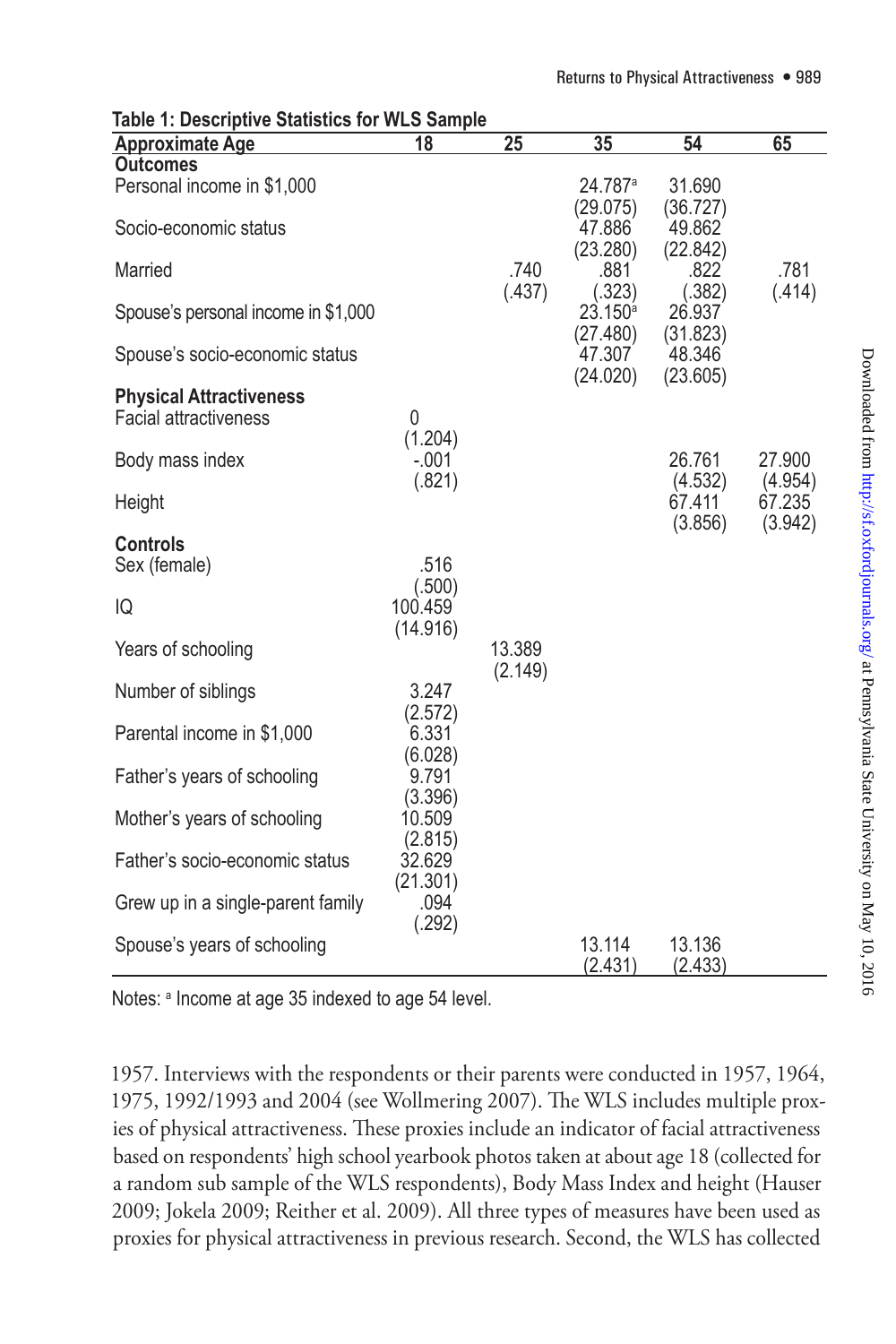data on respondents from their late teens and until their mid-60s. This extremely long observational period allows me to analyze the effect of physical attractiveness on socioeconomic and marital outcomes over a large part of respondents' life course.

#### *Variables*

#### *Outcomes*

I analyze the effect of physical attractiveness on three sets of outcomes: (1. income and socio-economic status, (2. marital status, and (3. spouse's income and SES. These outcomes include important dimensions of overall socio-economic and marital success which have been analyzed extensively in previous social stratification research. Outcomes are observed two or four times over the life course. Table 1 shows descriptive statistics.

 Respondents' *income* is measured by their annual earnings in thousands of U.S. dollars and is observed at approximately age 35 (in 1974) and 54 (in 1993). To facilitate comparisons of results at different ages I have indexed respondents' earnings at age 35 to their age 54 level based on changes in the Consumer Price Index. Respondents' *SES* is measured via Duncan's (1961) SEI scale and is observed at age 35 and 54. *Marital status* is measured by a dummy variable for being married and is observed at age 25, 35, 54 and 65. *Spouse's income* and *SES* is measured in the same way as respondents' income and SES. Information on spouse's income and SES is available at respondents' ages 35 and 54.

### *Attractiveness Measures*

I use three measures to proxy respondents' physical attractiveness: facial attractiveness, BMI and height.

Data on *facial attractiveness* was collected in 2004 for a random subsample of the WLS respondents from their 1957 senior year high school yearbook photo (taken at about age 18). Each photo was rated by a panel of six male and six female raters ages 63-91 (mean age = 78.5) who were participants in the Madison Senior Scholars Program. The use of multiple raters to evaluate attractiveness raters is common in the literature (Biddle and Hamermesh 1998; Mobius and Rosenblat 2006; see also Langlois et al. 2000), as are also attractiveness ratings carried out by interviewers (French et al. 2009; Hamermesh and Biddle 1994). The rating scale used in the WLS had 11 points with end points labeled as "not at all attractive" (= 1) and "extremely attractive" (= 11). The reliability (Cronbach's Alpha) of the attractiveness ratings is .87 (Hauser 2009) and is similar to that reported in most previous research (see Langlois et al. 2000). In the empirical analysis I use the average facial attractiveness rating across the male and female panels (information on each rater is not available). In the public release version of the WLS the facial attractiveness variable is standardized and is bottom and top coded at -3 and 3.

BMI, defined as a person's height in meters divided by her weight in kilograms squared, is measured at ages 18 (in 1957), 54 and 65. BMI at ages 54 and 65 is calculated from respondents' self-reported height and weight. BMI at age 18 is based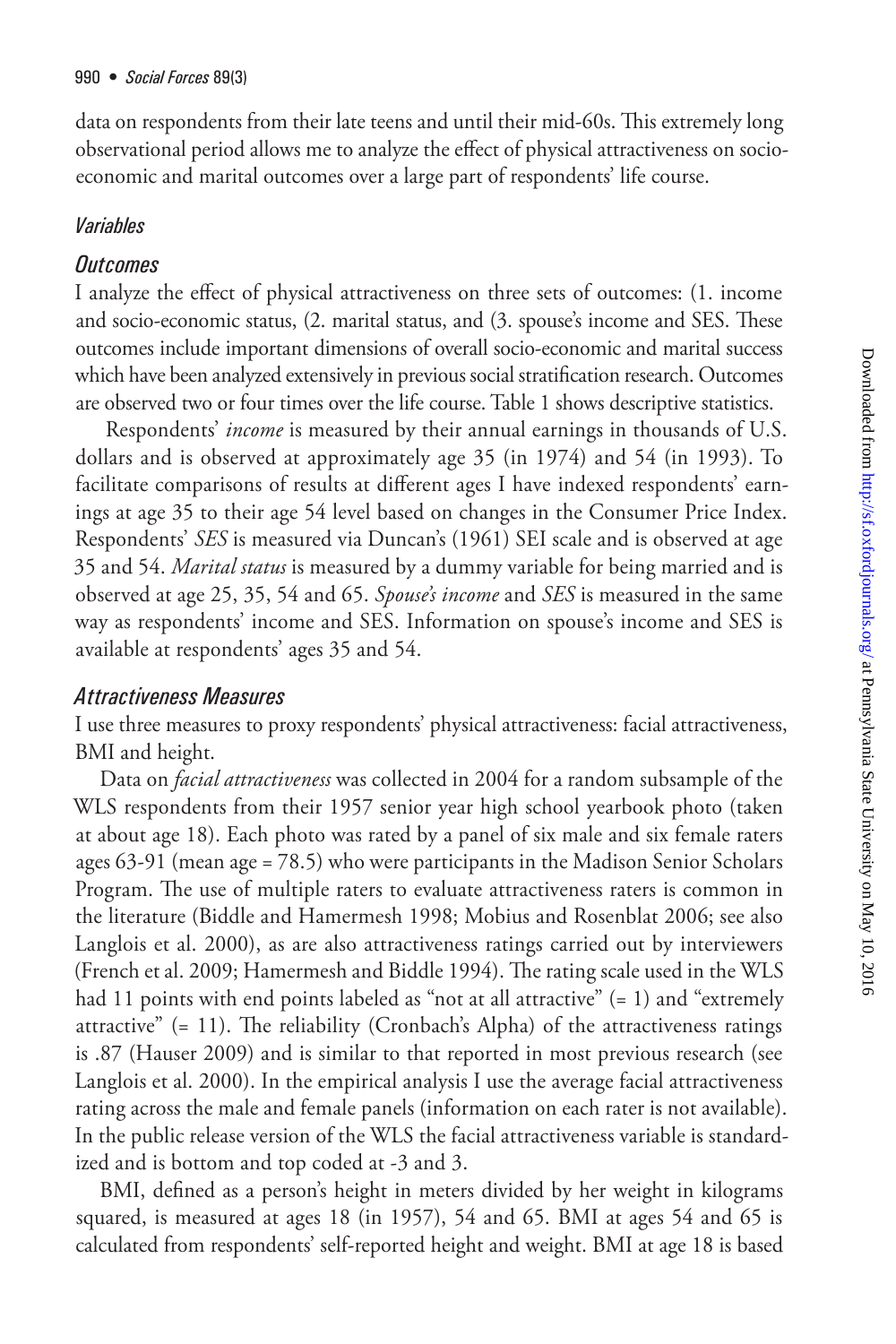on a proxy measure calculated by the WLS staff. A team of six graduate students (ages 25-33) at the University of Wisconsin-Madison coded the senior yearbook photos of 3,027 WLS respondents for Relative Body Mass. For every photo, coders recorded a RBM score ranging from 1 to 11 (Reither et al. 2009). The RBM variable used in the analysis is the standardized mean RBM across the six individual coders. The reliability (Cronbach's Alpha) of the RBM ratings is .91 (Hauser 2009). For simplicity, I use the term BMI to refer to both RBM and BMI.

It should be noted that, unlike facial attractiveness and height, which might be hypothesized to be one-dimensional (being more beautiful and taller is always better than being less beautiful and smaller, at least within the normal range) and which can reasonably be treated as simple continuous variables in the empirical analysis, BMI is more complex. The reason why is that having a very low BMI (underweight) or a very high BMI (obese) is arguable considered unattractive by most people while having a normal BMI is considered attractive. This relationship would entail that BMI is related to the different outcomes in an inverted U-shaped way and that simple "higher values mean higher attractiveness" reasoning is inappropriate. However, this problem exists only to a limited degree in the WLS because almost none of the respondents are underweight and, consequently, the BMI variable is more or less one-dimensional. At age 54 less than 1 percent of the respondents are underweight (typically defined as a BMI lower than 18.5) and at age 65 none of the respondents are underweight (the lowest recorded BMI in the WLS at age 65 is 19). Consequently, from age 54 onwards all respondents lie in either the normal (BMI 18.5-25), overweight (BMI 25-30), or obese (BMI over 30) range. I have run all empirical analyses using dummy coding of BMI (with normal BMI as the reference group) instead of a continuous BMI variable, and none of the substantive results change.4 As a consequence, I use the simpler continuous BMI variable in the analyses.

*Height* is measured in inches at ages 54 and age 65.

In the empirical analysis I have standardized all the physical attractiveness variables (height is standardized within sexes to account for different distributions).

Table 2 shows correlations between the different attractiveness variables separately for men and women. Among women, facial attractiveness at age 18 is negatively correlated with BMI throughout life. The different measures of BMI are positively correlated at ages 18, 54 and 65. BMI and height is negatively correlated at ages 54 and 65. Among men, facial attractiveness is only significantly correlated with BMI at age 54 (but not at ages 18 and 65) and is uncorrelated with height. For men, BMI is also positively correlated at ages 18, 54 and 65, but height and BMI are uncorrelated at all ages. Interestingly, the main gender differences in the interrelatedness of the three aspects of physical attractiveness are that, first, among women facial attractiveness is linked to BMI while this is not the case for men and second, among women, BMI is linked to height while this is not the case for men. Consequently, the three aspects of physical attractiveness appear more interlinked among women than among men.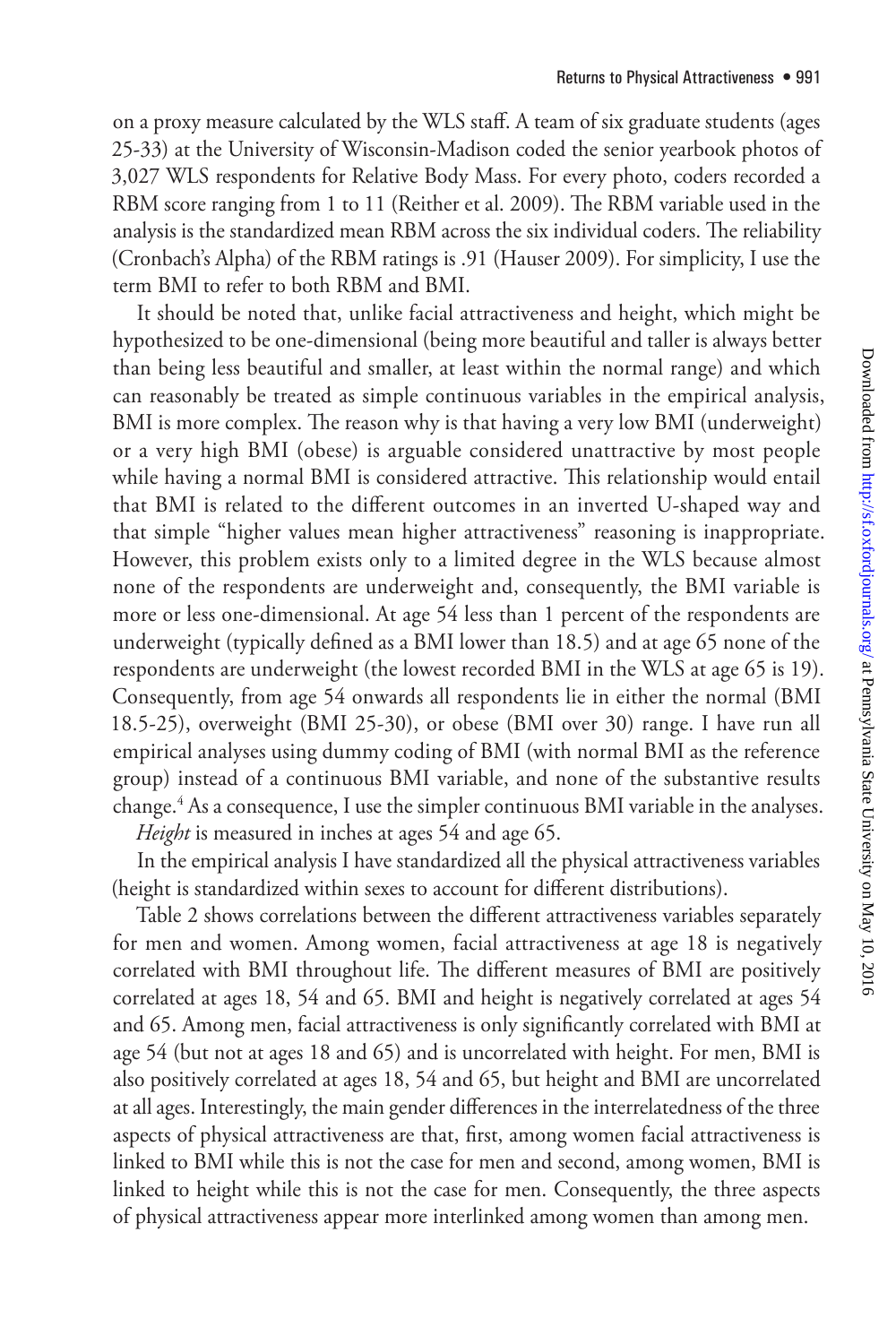| .                            | <b>Facial</b><br><b>Attractiveness</b><br>Age 18 | <b>BMI</b><br>Age 18 | <b>BMI</b><br>Age 54 | BMI<br>Age 65      | <b>Height</b><br>Age 54 | <b>Height</b><br>Age 65 |
|------------------------------|--------------------------------------------------|----------------------|----------------------|--------------------|-------------------------|-------------------------|
| Facial attractiveness age 18 |                                                  | .038 <sub>ns</sub>   | .091                 | .059 <sub>ns</sub> | $-.014ns$               | .027 <sup>ns</sup>      |
| BMI age 18                   | $-239$                                           |                      | .328                 | .256               | $-.034ns$               | $-.047ns$               |
| BMI age 54                   | $-145$                                           | .293                 | —                    | .817               | $-.002ns$               | .028 <sub>ns</sub>      |
| BMI age 65                   | $-142$                                           | .237                 | .843                 |                    | .003 <sub>ns</sub>      | $-.030ns$               |
| Height age 54                | $-.019ns$                                        | .025 <sup>ns</sup>   | $-.094$              | $-.040$            |                         | .929                    |
| Height age 65                | 020 <sup>ns</sup>                                | .019 <sub>ns</sub>   | -.082                | $-.085$            | .906                    |                         |

**Table 2: Correlations between Physical Attractiveness Measures at Different Ages by Gender**

Notes: All correlations significant at  $p < .05$  or better unless marked <sup>ns</sup>.

Correlations for men in upper diagonal and correlations for women in lower diagonal.

# *Controls*

A range of control variables are included to account for respondents' human capital and family background. Table 1 summarizes descriptive statistics.

First, I control for the respondents' IQ. To measure IQ, I use the respondent's score on the Henmon-Nelson Test of Mental Ability at about age 18 (see Warren et al. 2002 for information on this test). Second, I control for respondents' educational attainment measured by years of completed schooling. I also control for several family background characteristics. These family background characteristics are parents' total income in thousands of U.S. dollars in 1957 (at around age 18), mother and father's years of completed schooling, father's SES, family type (with a dummy variable for being brought up in a single-parent household), and number of siblings. Furthermore, in the models for spouse's income and SES, I also control for spouse's education.<sup>5</sup>

# Empirical Approach

I use Ordinary Least Squares regression models in the analyses of respondents and spouses' income and SES and binary logit models in the analyses of marital success. I report unstandardized regression estimates in the OLS models and log-odds estimates and average partial effects in the binary logit models.

I carry out all analyses separately by gender in order to assess gender differences in the effect of physical attractiveness on (own and spouse's) socio-economic success and (own) marital success over the life course. Due to sample selection problems which are endemic in most analyses of gender differences in labor market outcomes, it is important to apply careful interpretations of the physical attractiveness effects I find. In the WLS almost all male respondents (and male spouses) have an observed income > \$0 and a valid SES score at ages 35 and 54. By contrast, as much as 40 percent of female respondents do not report an income > \$0 and a valid SES score at age 35, mostly due to not being active in the labor market (at age 54 this problem is much smaller since only about 16 percent of female respondents do not report an income > \$0 and only about 6 percent do not report an SES score). Consequently, in the models for respondents' income and SES my estimates may be interpreted as approximate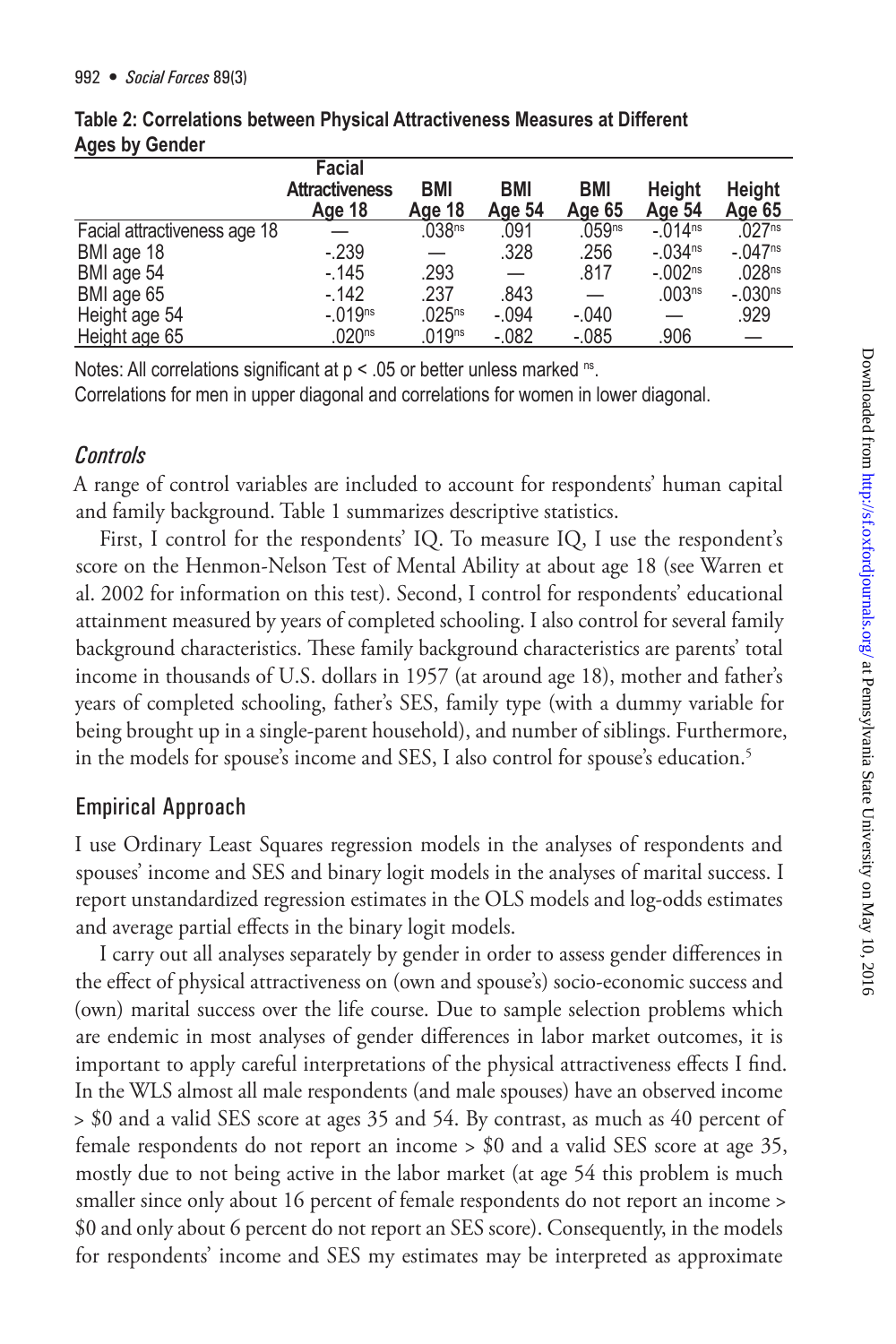| <b>Outcome Variable</b>      | Personal Income in \$1,000 |            |            | Socioeconomic Status |
|------------------------------|----------------------------|------------|------------|----------------------|
| Approximate age              | 35 <sup>a</sup>            | 54         | 35         | 54                   |
| Men                          |                            |            |            |                      |
| <b>Facial attractiveness</b> | 1.246                      | .750       | 1.143      | 1.240                |
|                              | (1.010)                    | (.490)     | (1.560)    | (1.630)              |
| Body mass index              | .941                       | $-2.595$   | $-.507$    | $-1.239$             |
|                              | (.760)                     | (-1.300)   | $(-.690)$  | $(-1.300)$           |
| Height                       | 3.829 **                   | 5.461***   | .785       | .041                 |
|                              | (3.040)                    | (3.530)    | (1.050)    | (050)                |
| Adjusted $R^2$               | .055                       | .141       | .364       | .279                 |
| Number of observations       | 696                        | 653        | 719        | 745                  |
| Women                        |                            |            |            |                      |
| <b>Facial attractiveness</b> | -.446                      | $-.720$    | .972       | 1.693*               |
|                              | $(-.690)$                  | $(-1.030)$ | (1.260)    | (2.550)              |
| Body mass index              | .027                       | $-1.008$   | $-1.461*$  | $-1.891**$           |
|                              | (.040)                     | (-1.550)   | $(-1.900)$ | (-3.140)             |
| Height                       | .443                       | .463       | $1.430*$   | .947                 |
|                              | (.730)                     | (.680)     | (1.950)    | (1.430)              |
| Adjusted $R^2$               | .032                       | .089       | .258       | .176                 |
| Number of observations       | 529                        | 687        | 601        | 854                  |

**Table 3: Results from OLS Regressions of Personal Income and Socio-economic Status on Physical Attractiveness Separately by Gender**

Notes:  $*<sub>p</sub> < .10$  $*p < .05$   $**p < .01$   $**p < .001$ Personal income at age 35 indexed to age 54 level. Models are estimated for respondents with income > \$0 and SES > 0 and also control for IQ, years of schooling, number of siblings, parental income, father's years of schooling, mother's years of schooling, father's socio-economic status, and growing up in a single parent family.

population parameters in the *male* sub sample but not in the female sub sample (in the female sub sample my results apply only to the non-random sub sample of female respondents who are active in the labor market). By contrast, in the models for spouse's income and SES my estimates are approximate population parameters in the *female* subsample (since almost all male spouses are active in the labor market), whereas my estimates for the male subsample are not.<sup>6</sup> In the models for marital success I have no sample selection problems because all WLS respondents are included in the analysis. All empirical analyses were carried out using Stata.

# Results

# *Physical Attractiveness and Socio-economic Success*

Table 3 shows estimates of the effects of physical attractiveness on personal income and SES at ages 35 and 54. The table presents results separately for the male and female WLS sub samples.

In the male subsample I find that while facial attractiveness and BMI is unrelated to income, then height is a highly significant predictor of income at ages 35 and 54. By contrast, in the female subsample none of the physical attractiveness characteristics affect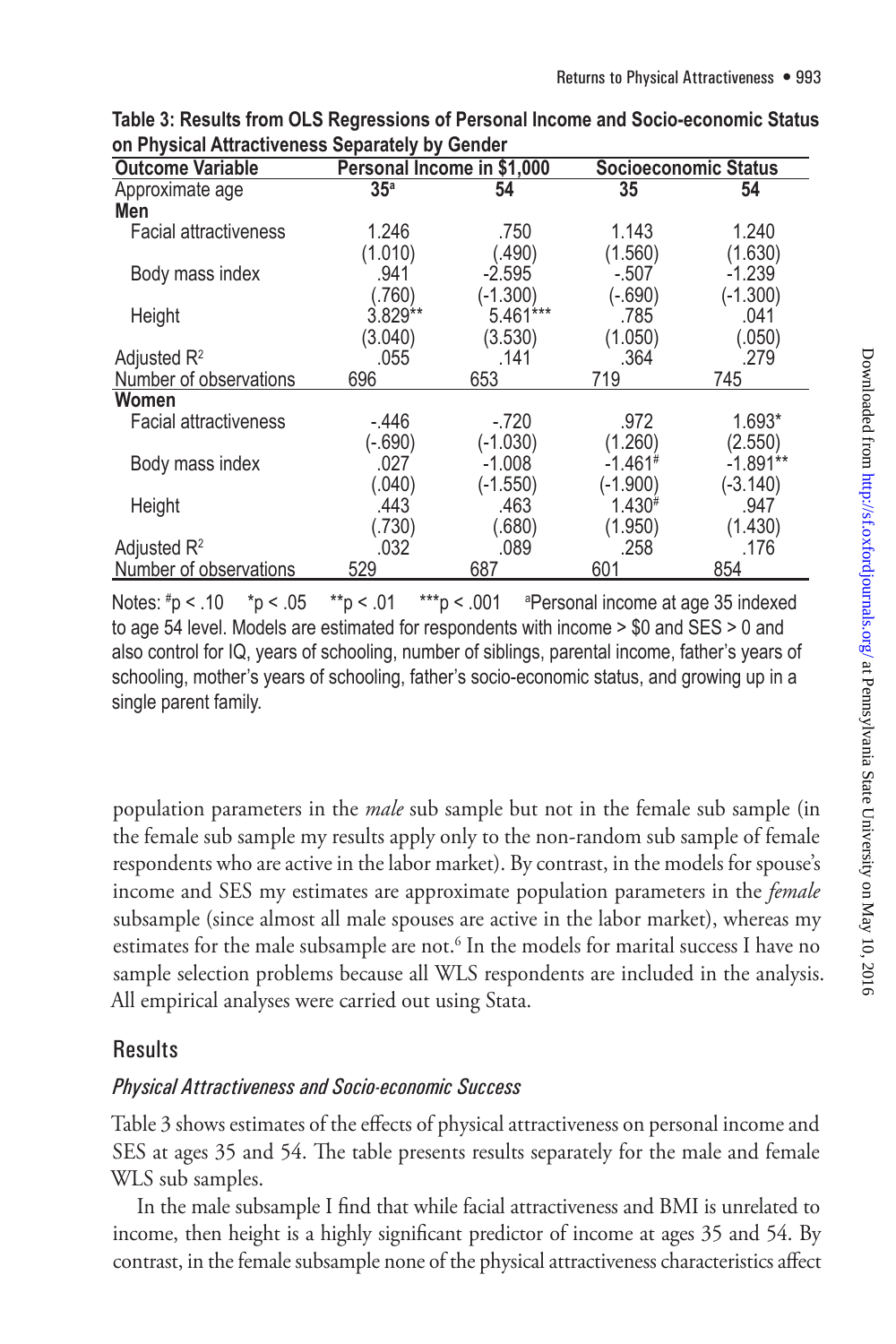income. My results for men fit previous cross-sectional research documenting that height carries a significant earnings premium (e.g., Case and Paxson 2008; Gowin 1915; Judge and Cable 2004; Persico et al. 2004). Furthermore, my results extend previous research by showing that this earnings premium persists throughout men's careers (the estimated effects of height on income do not differ significantly at ages 35 and 54, thereby suggesting that the earnings premium is largely constant over time). In quantitative terms, the effect of an increase in height of one standard deviation is associated with an increase in earnings of about 13-15 percent of a standard deviation in the distribution of earnings at ages 35 and 54–a substantial effect. Following the evolutionary explanation, the earnings premium among men could arise from genetic endowments associated with tallness, taller men having better childhood health, receiving better nutrition and, perhaps as a consequence, having higher IQs. However, I also control for observable IQ, education and a range of family background characteristics, so it is unlikely that the positive relationship between height and earnings captures mainly genetic or early environmental factors.7 The social psychology and social constructionist theories suggest another explanation, which is that tallness is rewarded in the labor market because tall men are thought to possess other productive traits and are positively discriminated against. My empirical findings for men are also consistent with this interpretation.

It is interesting that none of the physical attractiveness variables predict women's earnings. One explanation of this finding might be that gatekeepers (colleagues, managers, promotion boards, etc.) in the labor market are predominantly male and implicitly use male physical attractiveness standards for inferring positive qualities about people. Women may be disadvantaged because gatekeepers, using male standards, are less able to link physical attractiveness in women with productive skills. Consequently, the "what is beautiful is good" stereotype might work less well in the labor market for women than for men. A second explanation might be that the women in the WLS sample who are active in the labor market represent a selective group with less variation in earnings and physical attractiveness than the male sample, thereby leading to low statistical power and insignificant results.

Table 3 also shows that physical attractiveness is significantly associated with SES among women but not among men. Among women, I find a positive effect of facial attractiveness on SES at age 54, negative effects of BMI at ages 35 and 54, and a weakly significant positive effect of height at age 35. Generally, for women, physical attractiveness effects seem to materialize late rather than early in their careers, and the direction of effects are consistent with theoretical explanations. The gender differences are intriguing: Why does physical attractiveness (height) predict men's earnings (but not their SES) while physical attractiveness (especially facial attractiveness and BMI) predicts women's SES (but not their earnings)? My results indicate that physically attractive (taller) males earn more than less attractive males irrespective of occupational status. By contrast, physically attractive women do not earn more than less attractive women but tend to occupy more prestigious occupations. This finding suggests that the link between women's physical attractiveness and their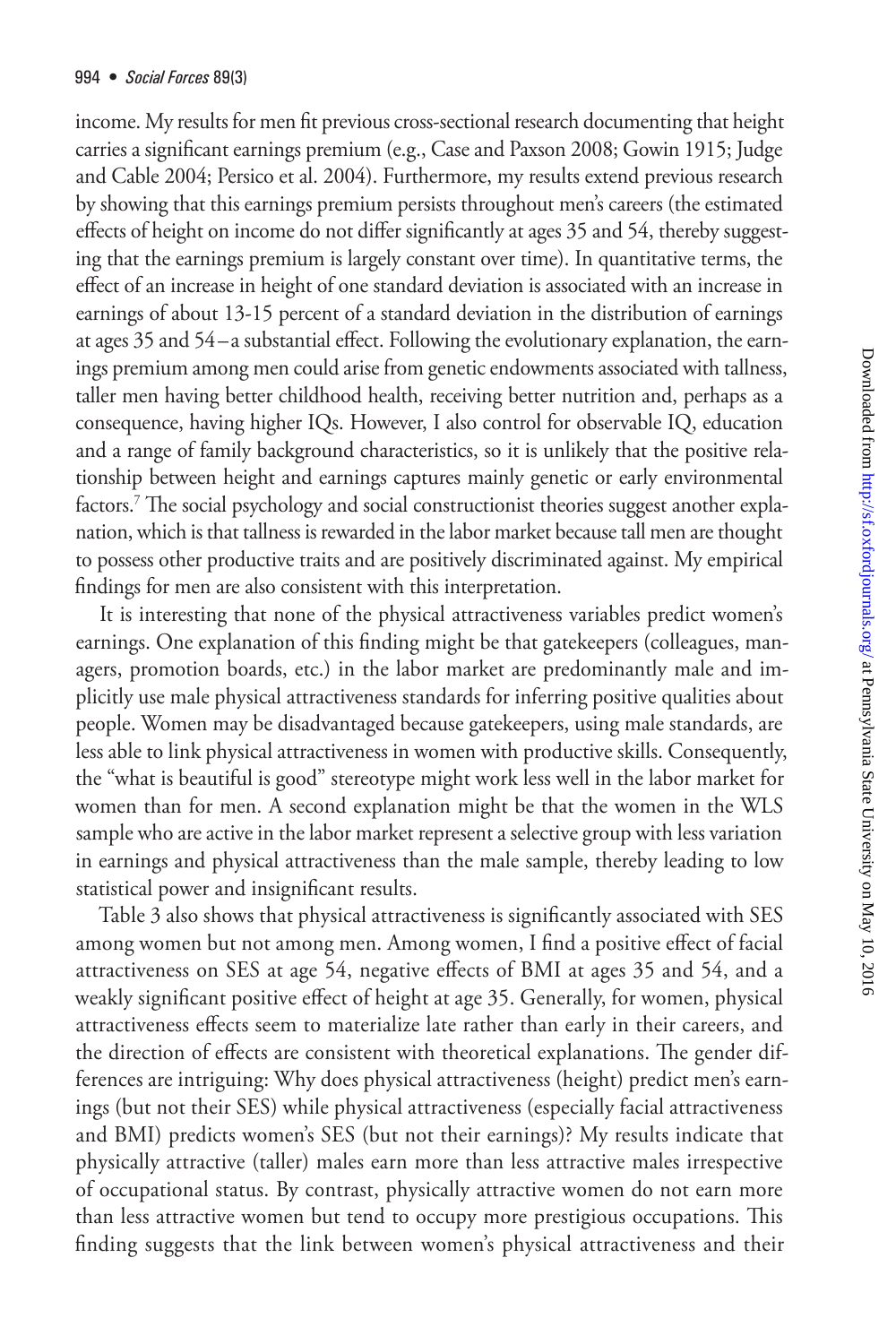| socio-economic success is more closely tied to occupational status (captured by the |
|-------------------------------------------------------------------------------------|
| Duncan SEI scale) than to "pure" income differentials (i.e., women's attractiveness |
| pays off in a different dimension of socio-economic success). The effect could also |
| to some extent be driven by occupational sorting because men and women work         |
| in different occupations which might have different internal promotion hierarchies  |
| (some aspects of physical attractiveness, for example tallness, may be more reward- |
|                                                                                     |

| Table 4: Results of Binary Logit Regressions of Marital Status on Physical Attractiveness Separately by Gender                     |                                   |                 |                                   |                 |                               |            |                      |            |
|------------------------------------------------------------------------------------------------------------------------------------|-----------------------------------|-----------------|-----------------------------------|-----------------|-------------------------------|------------|----------------------|------------|
|                                                                                                                                    | Log-Odds                          | APE             | Log-Odds                          | <b>APE</b>      | Log-Odds                      | <b>APE</b> | Log-Odds             | <b>APE</b> |
| Approximate Age<br><b>Men</b>                                                                                                      | 25                                |                 | 35                                |                 | 54                            |            | 65                   |            |
| Facial attractiveness                                                                                                              | $.150*$                           | 032             | 219                               | .016            | $-087$                        | $-010$     | $\frac{023}{210}$    | 003        |
| Body mass index                                                                                                                    | $(1.780)$<br>$012$                | $\overline{0}3$ | $(15200)$<br>$(1520)$<br>$(1520)$ | $\frac{8}{2}$   | $(-790)$<br>$-338$<br>(2.300) | 040        | $.308*$              | 037        |
| Height                                                                                                                             | <b>ESP</b><br>282                 | 007             | (030)                             | 00 <sub>1</sub> | (1.540)<br>171                | 020        | (2.250)<br>$(-.600)$ | $-0.08$    |
| Pseudo R <sup>2</sup>                                                                                                              | 023                               |                 | 028                               |                 | .152                          |            | .047                 |            |
| Number of observations<br>Log-Likelihood                                                                                           | 677                               |                 | 727                               |                 | 747<br>$-280$                 |            | $-278$<br>745        |            |
| Women                                                                                                                              |                                   |                 |                                   |                 |                               |            |                      |            |
| Facial attractiveness                                                                                                              | .260*                             | 034             | .150                              | $\frac{6}{10}$  | 032                           | 005        |                      | 21         |
| Body mass index                                                                                                                    | (2.490)<br>$-133$                 | 110.7           | (1.260)<br>$-0.020$               | $-002$          | (.350)<br>$-120$              | $-0.08$    | (1.280)<br>$-164*$   | $-0.33$    |
| Height                                                                                                                             | $-169$ <sup>#</sup><br>$(-1.340)$ | $-022$          | (170)<br>$-005$                   | $-0005$         | $-1.510$<br>$-0.56$           | $-008$     | $(-2.410)$           | 003        |
| Pseudo R <sup>2</sup>                                                                                                              | (1.710)<br>127                    |                 | $(-004)$<br>082                   |                 | $(-620)$<br>8<br>04           |            | (170)<br>125         |            |
| Number of observations<br>Log-Likelihood                                                                                           | 849<br>-347                       |                 | -284<br>ටි                        |                 | 918                           |            | -528<br>896          |            |
|                                                                                                                                    |                                   |                 |                                   |                 |                               |            |                      |            |
| in physical attractiveness of one standard deviation calculated for each respondent while holding all other characteristics fixed, |                                   |                 |                                   |                 |                               |            |                      |            |
| and averaged over the sample). Models also control for IQ, years of schooling, number of siblings, parental income, father's years |                                   |                 |                                   |                 |                               |            |                      |            |
| of schooling, mother's years of schooling, father's socio-economic status, and growing up in a single-parent family                |                                   |                 |                                   |                 |                               |            |                      |            |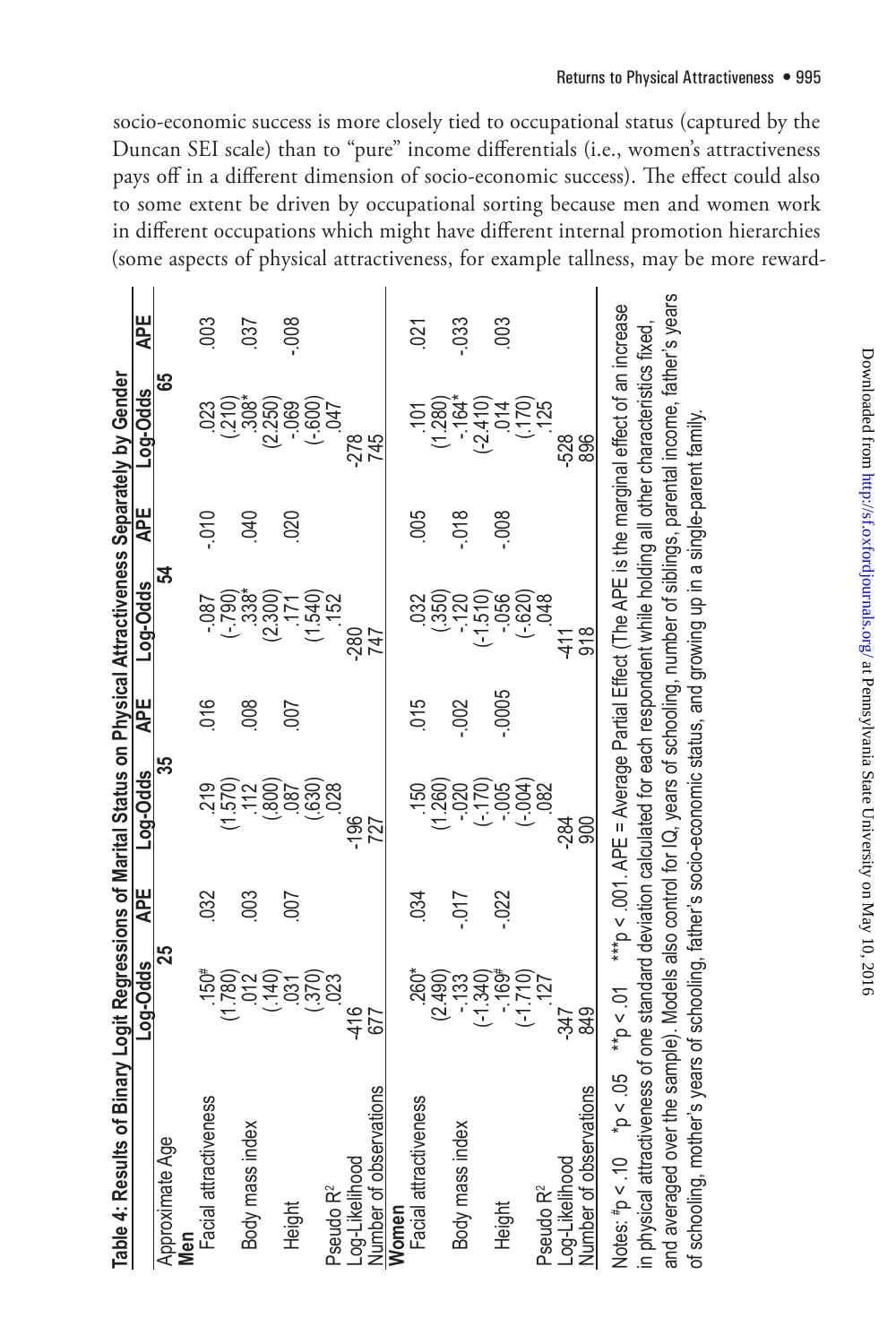ing in "male" occupations than in "female" occupations and vice versa). Finally, the selective composition of the female analysis sample may play a role.

#### *Physical Attractiveness and Marital Success*

Table 4 shows results from binary logit models of the likelihood of being married at ages 25, 35, 54 and 65 (now using the whole WLS sample). To recall, the evolutionary approach predicts that physical attractiveness is important for mate selection and that attractiveness is more important for women than for men. By contrast, the social psychology and social constructionist approaches suggest that attractiveness should have a positive effect on marital success throughout life both for men and women.

From Table 4 I find that both for men and women facial attractiveness has a positive effect on the likelihood of being married at age 25. Table 4 reports Average Partial Effects showing that increasing facial attractiveness by one standard deviation on average increases the likelihood of being married at age 25 by 3.2 percent among men and 3.4 percent among women. Consequently, there is empirical evidence that facial attractiveness matters, but also that the positive effect of facial attractiveness is modest. The evolutionary theory hypothesizes that physical attractiveness should be more important for women's marital success than for men's. However, taking into account that the estimate of the facial attractiveness effect at age 25 is marginally more significant in the female subsample than in the male subsample (and also that there are more observations in the female subsample), facial attractiveness thus appears to be equally important for men and women's early marital success. Table 4 also shows that facial attractiveness does not predict marital success after age 25. If facial attractiveness signals reproductive quality and health, as suggested by the evolutionary perspective, it makes sense that this aspect of physical attractiveness does not influence marital success after peak reproductive age (especially for women). By contrast, my result does not support the social psychology and especially the social constructionist explanations suggesting that there should be lasting positive effects of attractiveness on marital success. Note that among women there is a marginally significant negative effect of height on the probability of being married at age 25 (but not a positive effect among men). Consequently, being tall appears to be detrimental to young women's marital success.

Later in life it turns out that BMI (but not height) is significantly associated with the likelihood of being married both among men and women. Among men, I find that increasing BMI by one standard deviation at ages 54 and 65 is associated with an increase in the likelihood of being married by about 4 percent. Again, this is a modest effect. Among women, I find that increasing BMI by one standard deviation at age 65 decreases the likelihood of being married by slightly more than 3 percent. Consequently, it appears that later in life being heavier is beneficial to men's marital success but detrimental to women's success. It is important to keep in mind that, unlike facial attractiveness and height which are relatively fixed traits, BMI may change substantially over the life course and may be endogenous to marital success. Studies show that married individuals have higher BMI than never-married individuals, and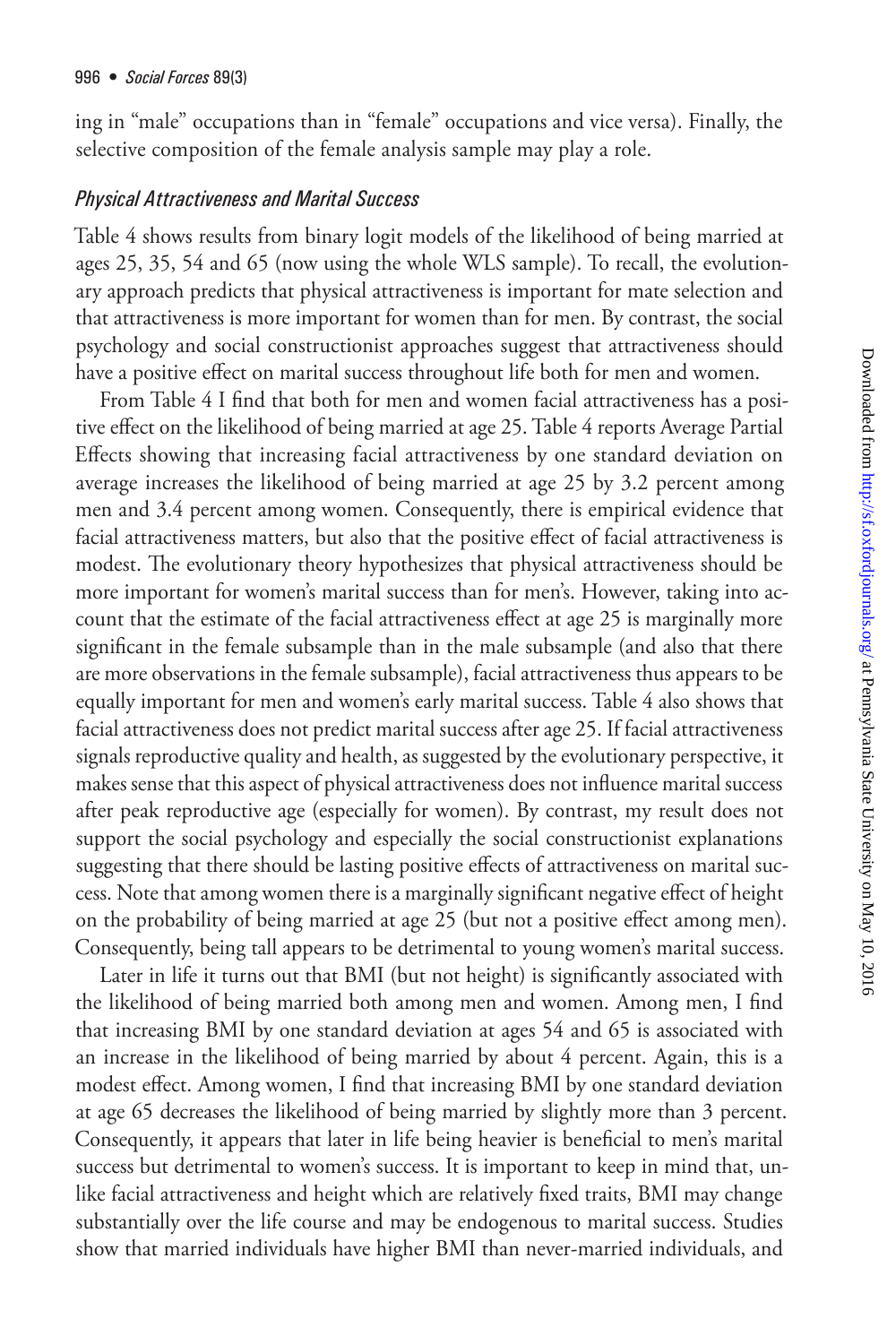|                              | Spouse's Personal Income in |           | <b>Spouse's Socio-economic</b> |               |
|------------------------------|-----------------------------|-----------|--------------------------------|---------------|
| <b>Outcome variable</b>      |                             | \$1,000   |                                | <b>Status</b> |
| Approximate age              | 35 <sup>a</sup>             | 54        | 35                             | 54            |
| Men                          |                             |           |                                |               |
| <b>Facial attractiveness</b> | $-.159$                     | .210      | 1.907#                         | .998          |
|                              | $(-.460)$                   | (.320)    | (1.810)                        | (1.150)       |
| Body mass index              | $-522$                      | $-189$    | $-0.817$                       | $-210$        |
|                              | $(-1.530)$                  | $(-.220)$ | $(-.077)$                      | $(-.190)$     |
| Height                       | .316                        | .643      | $-0.851$                       | .038          |
|                              | (.920)                      | (.970)    | $(-.810)$                      | (.040)        |
| Adjusted $R^2$               | .027                        | .099      | .284                           | .138          |
| Number of observations       | 669                         | 513       | 291                            | 504           |
| Women                        |                             |           |                                |               |
| <b>Facial attractiveness</b> | 1.076                       | .974      | .671                           | .729          |
|                              | (1.020)                     | (.580)    | (.890)                         | (.890)        |
| Body mass index              | .378                        | $-2.672$  | -.499                          | $-2.187**$    |
|                              | (.340)                      | (1.640)   | $(-.640)$                      | $(-2.690)$    |
| Height                       | .673                        | $-1.097$  | -.845                          | .278          |
|                              | (.650)                      | $(-.660)$ | $(-1.150)$                     | (.330)        |
| Adjusted $R^2$               | .097                        | .160      | .378                           | .373          |
| Number of observations       | 799                         | 560       | 783                            | 641           |

**Table 5: Results of OLS Regressions of Spouse's Personal Income and Socio-economic Status on Physical Attractiveness Separately by Gender**

Notes:  $p < .10$  $p < 0.05$  \*\*p < .01 \*\*\*p < .001 Personal income at age 35 indexed to age 54 level. Models are estimated for spouses with income > \$0 and SES > 0 and also control for IQ, years of schooling, number of siblings, parental income, father's years of schooling, mother's years of schooling, father's socio-economic status, growing up in a singleparent family, and spouse's years of schooling.

this difference increases with age (e.g., Jeffery et al. 1989). Consequently, the positive relationship between BMI and marital success I observe among men may also be driven by married men being and gradually becoming heavier than unmarried men (rather than BMI having a causal effect on marital success). On the other hand, the negative relationship between BMI and women's marital success at age 65 might be indicative of a true attractiveness disadvantage.8

# *Physical Attractiveness and Spouse's Socio-economic Status*

Table 5 shows results from OLS regressions of spouse's income and SES separately for men and women. Both the evolutionary, social psychology and social constructionist perspectives hypothesize that physical attractiveness, being an important component in a person's overall "mate value," can be exchanged for other commodities, for example a high-quality spouse. Furthermore, the evolutionary argument predicts that returns to physical attractiveness in the marriage market should be higher for women than for men.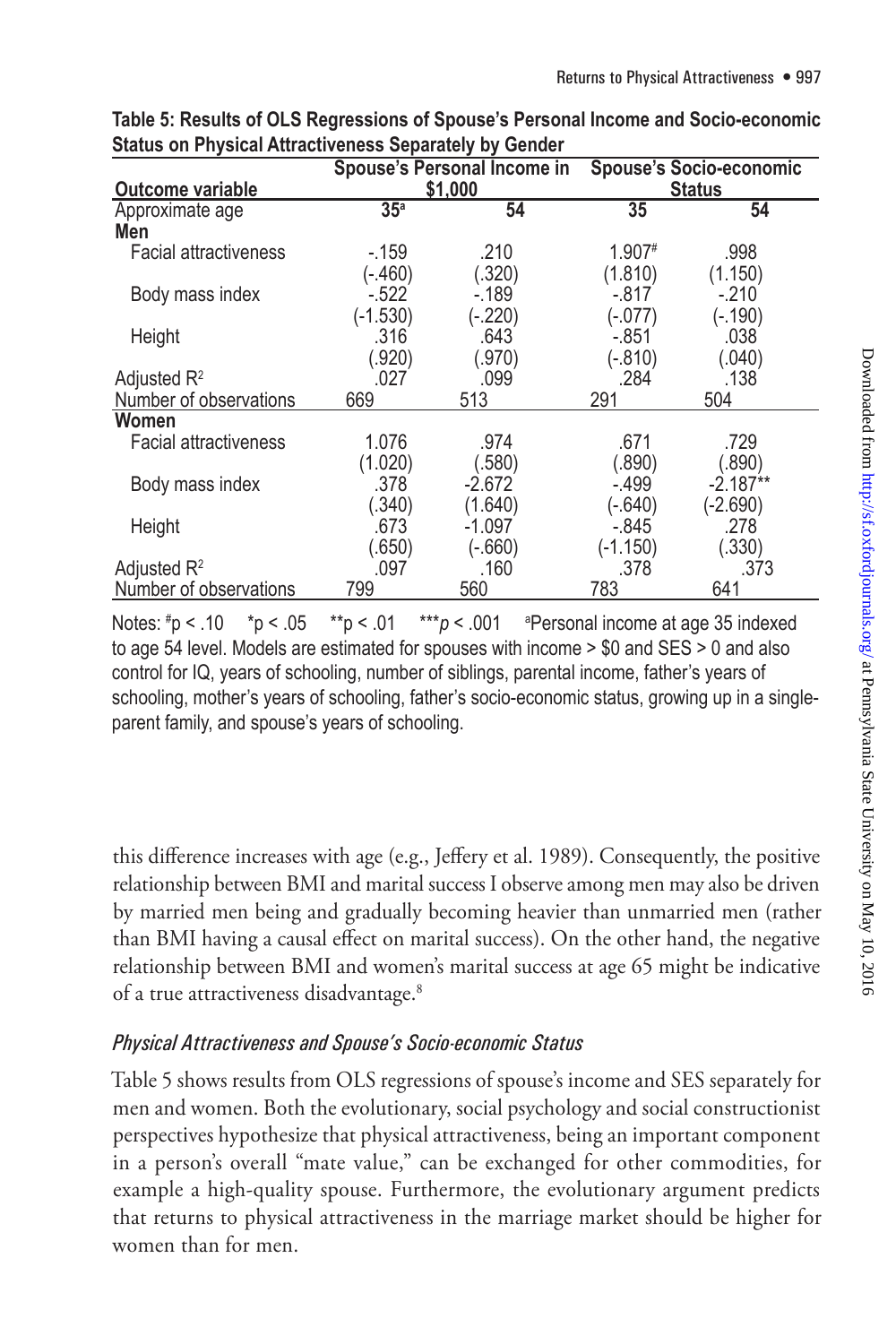The results from the regressions of spouse's income presented in Table 5 show that, both for men and women, physical attractiveness is not linked to spouse's income at any time over the life course. Furthermore, with the exceptions of a weakly significant (*p* < .10) positive effect of facial attractiveness on spouse's SES at age 35 among men and a negative effect of BMI at age 54 among women results from the regressions of spouse's SES are identical to the results for spouse's income. Consequently, although physical (facial) attractiveness was found to have a positive effect on the likelihood of attracting a mate in youth there is little evidence that being physically attractive also increases the socio-economic quality of the mate.<sup>9</sup>

### **Discussion**

Is Keats' dictum: "A Thing of Beauty is a Joy Forever" cited in this article's title true? Based on the results from this analysis the answer must be: To some extent. My analysis of a sample of Wisconsin high school graduates shows that several aspects of physical attractiveness: facial attractiveness derived from high school yearbook photos, BMI and height are linked to socio-economic and marital outcomes over the life course. For men, being tall has a substantial positive effect on earnings throughout their careers. For women, physical attractiveness does not affect earnings but is positively linked to occupational prestige: Women with more attractive faces and women with lower BMI reach more prestigious occupations, especially later in their careers. My analysis furthermore shows that, both for men and women, facial attractiveness affects the likelihood of being married, but mostly in youth. Thus, although the substantive effect is small it does pay off to be good looking when searching for a mate. Finally, I find that physical attractiveness does not affect the socio-economic quality of one's spouse, which suggests that attractiveness is not exchangeable for other socio-economic benefits.

The results from this analysis support and extend previous research in several regards. First, existing cross-sectional studies find that physical attractiveness is positively correlated with socio-economic and marital outcomes. This article extends existing research by suggesting that while physical attractiveness has lasting positive effects in some outcome dimensions (for example, the effect of height on men's earnings which persists over the life course), it may have life-stage specific effects in other outcome dimensions (for example, the positive effect of facial attractiveness on marital success in youth). Consequently, physical attractiveness may yield varying levels of returns over the life course in different outcome dimensions. My results are preliminary, however, and more research is needed to determine whether they generalize beyond my sample of Wisconsin graduates (which is roughly representative of white Americans who have completed high school) and to other outcome dimensions.

Second, my analysis, which addresses several aspects of physical attractiveness, shows that the choice of attractiveness measure affects substantive conclusions, and different measures work in different ways for men and women. For example, height is more important for men, while facial attractiveness is more important for women. Also, BMI appears to be more strongly linked to labor market success among women than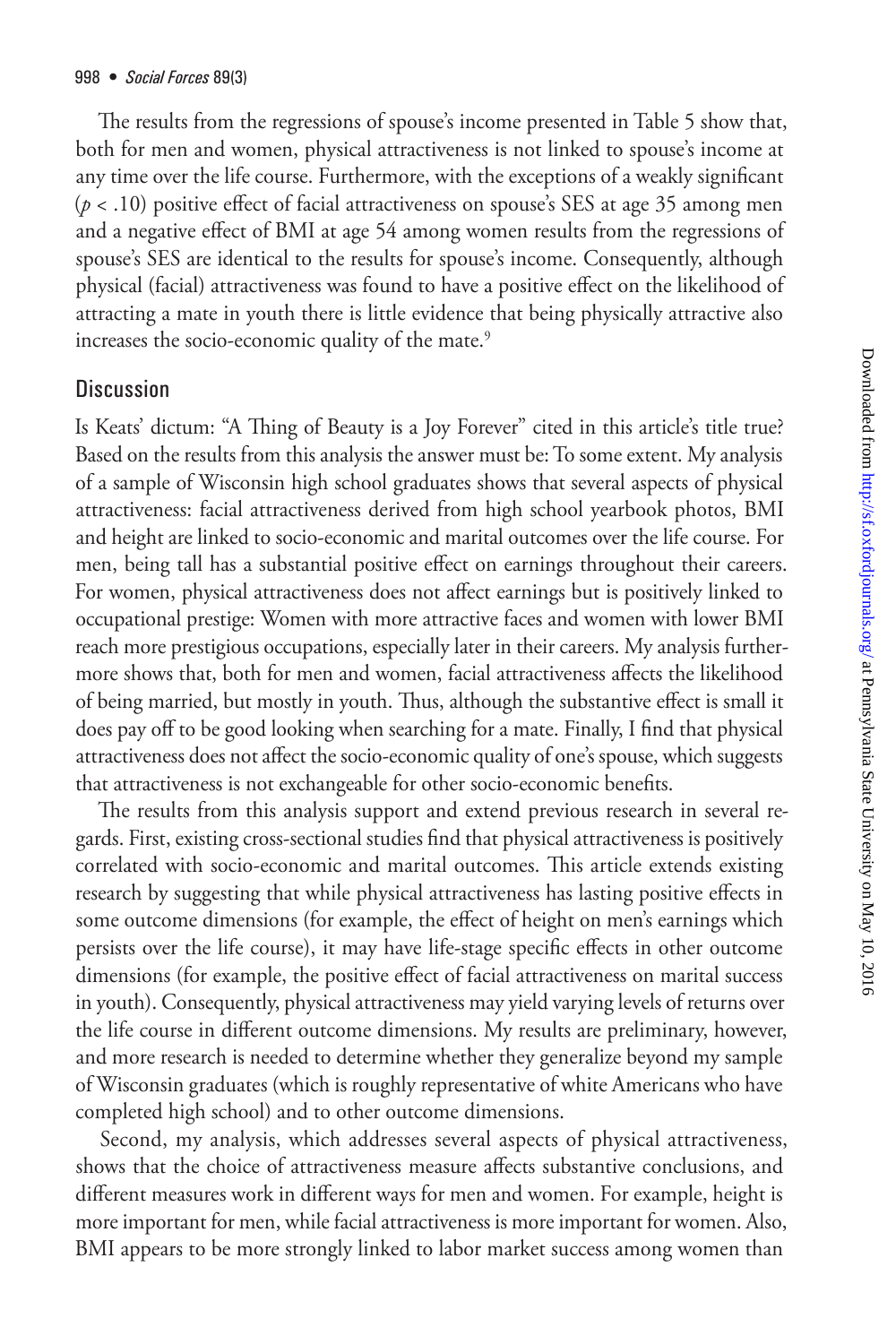among men. These gender differences in returns to attractiveness, which vary depending on which dimension of attractiveness one considers, are likely to be important and should be analyzed in depth in future research.

Third, my findings (and results from previous research) speak in favor of treating physical attractiveness as an independent explanatory factor in social stratification and life course research. So far, physical appearance has received little attention in mainstream sociological theories of intra- and inter-generational social mobility. Evolutionary, social psychology and social constructionist theories provide theoretical insights into the mechanisms through which physical attractiveness might affect social stratification over the life course. It is important that future research incorporates these insights into theoretical models of social mobility and the life course.

Finally, two limitations in the present analysis should be highlighted. The first limitation concerns the relatively small size of the WLS sample with information on physical attractiveness (and, in particular, information on facial attractiveness and relative BMI). The small sample size means that I have less than ideal statistical power, especially because I run the analyses separately by gender. The second limitation concerns the possibility that high-SES individuals are better able to invest in beauty-enhancing products than low-SES individuals and, as a consequence, they have higher returns to physical attractiveness over the life course because they are better able to preserve their good looks over time. This mechanism implies a potential reverse causality relationship between attractiveness and SES. I am not able to address this problem because the WLS does not include (longitudinal) information on respondents' investments in health care and beauty-enhancing products. However, if such behavior exists my estimates of the returns to education over the life course should be considered upperbound estimates. Future research should collect longitudinal data on investments in beauty-enhancing products to remedy this potential problem.

### Notes

- 1. Studies in neuroscience find that specific "reward" centers in the brain are activated when individuals look at attractive faces (for a review of these studies see Senior 2003).
- 2. I use the term "social constructionist" to highlight that, first, this approach originates in a social science (rather than a psychological science) tradition and, second, the attractiveness advantage is conceived as a purely social construction (as opposed to reflecting real physical or psychological qualities). However, the empirical predictions from the social psychology and the social constructionist approaches are for the most part identical.
- 3. Existing evidence from Meta analyses on whether physical attractiveness is associated with higher intelligence or other productive skills is mixed. Feingold (1992a) and Jackson et al. (1995) find little evidence that more attractive people are also more intelligent (measured by different types of IQ tests, GPA, SAT, etc.). By contrast, Langlois et al. (2000), also including newer studies, find a statistically significant but substantively small positive relationship between attractiveness and IQ. In the WLS data analyzed here there is a statistically significant but substantively low positive correlation (*r* < .10) between facial attractiveness and IQ and between height and IQ, and a similarly low negative correlation between Body Mass Index and IQ.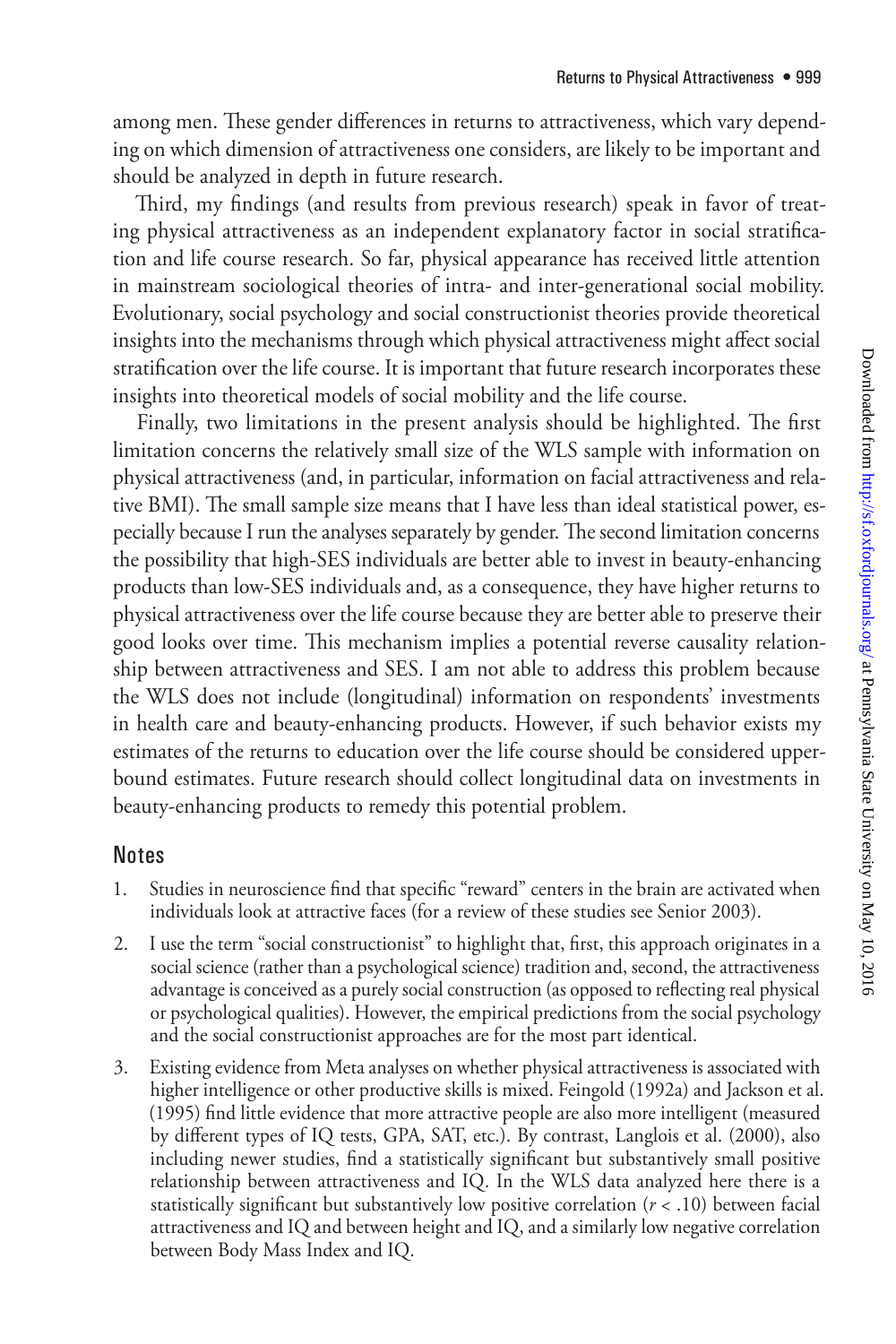#### 1000 • *Social Forces* 89(3)

- 4. It was not possible to calculate the BMI ranges (normal, overweight, obese) for the RBM variable at age 18 because this variable did not use the traditional BMI scoring. Instead, I created dummy variables based on the observed distributions of RBM and allocated 60 percent of the WLS respondents to the normal range (i.e., the lowest-RBM range), 30 percent to the overweight range, and 10 percent to the obese range. Using these proxies for the different BMI ranges did not change any of my results.
- 5. I also included several variables capturing spouse's family background characteristics (father's education and SES, family type, and number of siblings). However, none of these variables had any significant effect on spouse's income and SES and, to maximize the effective number of observations, I excluded these variables from the analysis.
- 6. One way of addressed the sample selection problem would be to estimate Heckman-type sample selection models (e.g., Puhani 2000). However, I was unable to find credible instrumental variables in the WLS which would facilitate proper identification of the sample selection models and, because poorly identified sample selection models may yield even more biased results than standard models, I chose not to implement this framework. I have also estimated the models for respondents' (and spouses') income and SES using truncated and left-censored regression models, but the application of these models did not change my results in any substantive way.
- 7. I also re-ran the models including several variables measuring whether respondents had experienced any health problems during childhood (bronchitis, asthma, pneumonia, etc.), but the inclusion of these variables did not change my results.
- 8. Although only statistically significant at age 65, Table 4 shows that my point estimates of the effect of BMI on the likelihood of being married among women are always negative from age 25 to 65. Consequently, it is likely that these effects (especially at age 25 and 54) would have been statistically significant in a larger sample of women.
- 9. Additional analyses show that if the physical attractiveness variables are entered as the only explanatory variables in the models I find highly significant positive effects of facial attractiveness and BMI on husbands' income and SES in the female subsample. However, these effects are completely accounted for by assortative mating based on socioeconomic (rather than physical) characteristics. Consequently, these results underscore the importance of controlling for socio-economic and family background characteristics which are correlated with physical attractiveness (Hamermesh and Biddle 1994).

### References

- Adams, Gerald. 1977. "Physical Attractiveness Research: Toward a Developmental Social Psychology of Beauty." *Human Development* 20(4):217-39.
- Averett, Susan, and Sanders Korenman. 1996. "The Economic Reality of the Beauty Myth." *Journal of Human Resources* 31(2):303-30.
- Berscheid, Ellen, and Elaine Walster. 1974. "Physical Attractiveness." Pp. 158-215. *Experimental Social Psychology*. Leonard Berkowitz, editor. Academic Press.
- Biddle, Bruce J., and Daniel S. Hamermesh. 1998. "Beauty, Productivity, and Discrimination: Lawyers' Looks and Lucre." *Journal of Labor Economics* 16(1):172-201.
- Buss, David M. 1989. "Sex Differences in Human Mate Preferences: Evolutionary Hypotheses Tested in 37 Cultures." *Behavioral and Brain Sciences* 12(1):1-49.
	- \_\_\_\_\_\_. 1998. "The Psychology of Human Mate Selection: Exploring the Complexity of the Strategic Repertoire." Pp. 405-30. *Handbook of Evolutionary Psychology*. Charles B. Crawford and Dennis L. Krebs, editors. Lawrence Erlbaum.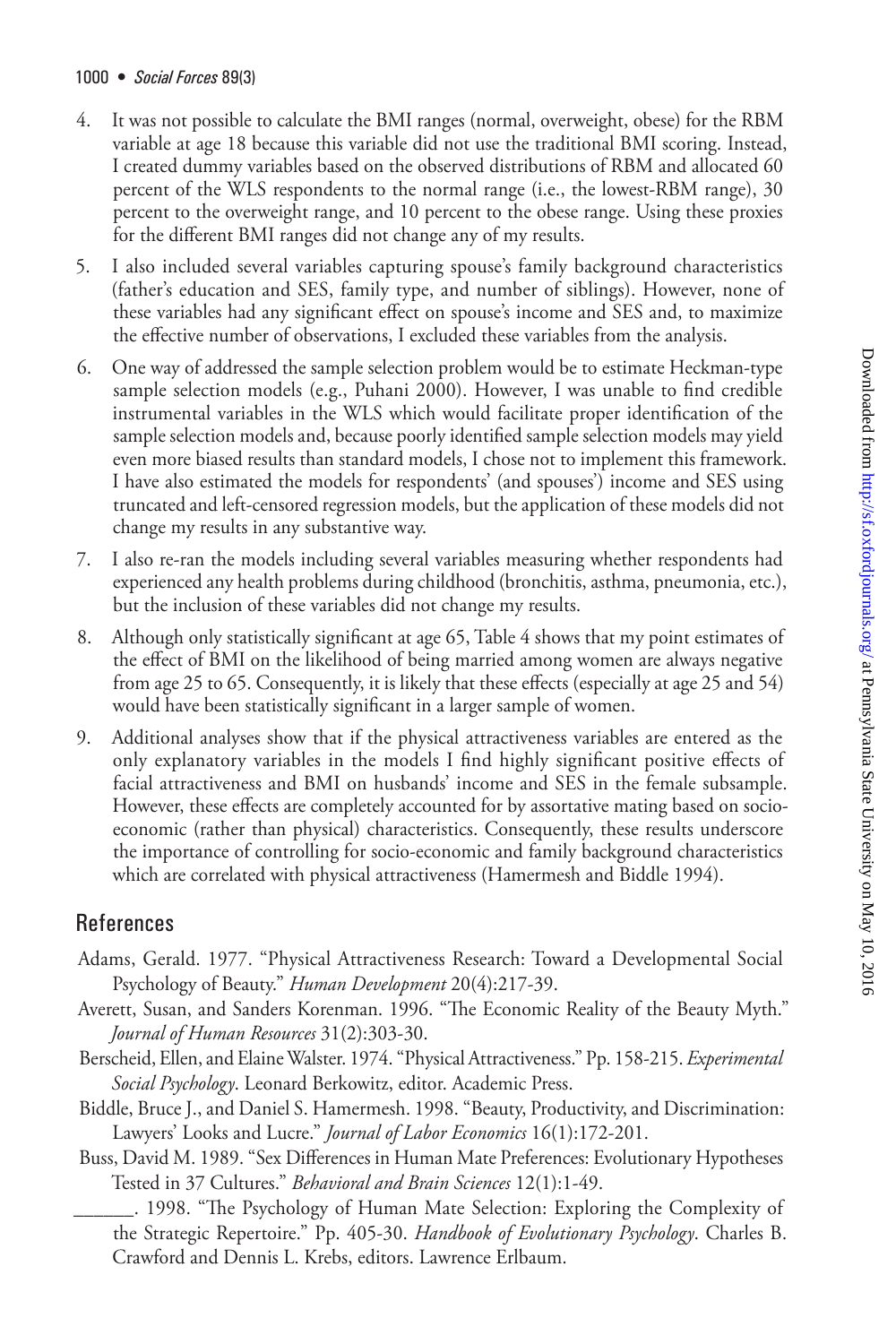\_\_\_\_\_\_. 2008. *Evolutionary Psychology: The New Science of the Mind*. Allyn and Bacon.

- Buss, David M., and Todd K. Shackelford. 2008. "Attractive Women Want it All: Good Genes, Economic Investment, Parenting Proclivities, and Emotional Commitment." *Evolutionary Psychology* 6(1):134-46.
- Case, Anne, and Christina Paxson. 2008. "Stature and Status: Height, Ability, and Labor Market Outcomes." *Journal of Political Economy* 116(3):499-532.
- Cawley, John. 2004. "The Effect of Obesity on Wages." *Journal of Human Resources* 39(2):451-74.
- Daly, Martin. 1990. "Evolutionary Theory and Parental Motives." Pp. 25-39. *Mammalian Parenting*. Norman A. Krasnegor and Robert S. Bridges, editors. Oxford University Press.
- Darley, John M., and Russell H. Fazio. 1980. "Expectancy Confirmation Processes Arising in the Social Interaction Sequence." *American Psychologist* 35(10):867-81.
- Dion, Karen K., Ellen Berscheid and Elaine Walster. 1972. "What is Beautiful is Good." *Journal of Personality and Social Psychology* 24(3):285-90.
- Duncan, Otis D. 1961. "A Socioeconomic Index for All Occupations." Pp. 109-38. *Occupations and Social Status.* A. J. Reiss Jr., editor. Free Press of Glencoe.
- Eagly, Alice H., Richard D. Ashmore, Mona G. Makhijani and Laura C. Longo. 1991. "What is Beautiful is Good, But...: A Meta-Analytic Review of Research on the Physical Attractiveness Stereotype." *Psychological Bulletin* 110(1):109-28.
- Elder Jr., Glenn H. 1969. "Appearance and Education in Marriage Mobility." *American Sociological Review* 34(4):519-33.
- Etcoff, Nancy. 1999. *Survival of the Prettiest: The Science of Beauty*. Anchor Books.
- Feingold, Alan. 1992a. "Good-Looking People are Not What We Think." *Psychological Bulletin* 111(2):304-41.
	- \_\_\_\_\_\_. 1992b. "Gender Differences in Mate Selection Preferences: A Test of the Parental Investment Model." *Psychological Bulletin* 112(1):125-39.
- French, Michael T., Philip K. Robins, Jenny H. Homer and Laureen M. Tapsell. 2009. "Effects of Physical Attractiveness, Personality, and Grooming on Academic Performance." *Labour Economics* 16(4):373-82.
- Frieze, Irene, Josephine Olson and June Russell. 1991. "Attractiveness and Income for Men and Women in Management." *Journal of Applied Social Psychology* 21(3):1039-57.
- Gangestad, Steven W., and David M. Buss. 1993. "Pathogen Prevalence and Human Mate Preferences." *Ethology and Sociobiology* 14(2):89-96.
- Gowin, Enoch 1915. *The Executive and His Control of Men*. MacMillan.
- Hamermesh, Daniel S., and Jeff E. Biddle. 1994. "Beauty and the Labor Market." *American Economic Review* 84(5):1174-94.
- Hamermesh, Daniel S., Xin Meng and Junsen Zhang. 2002. "Dress for Success Does Primping Pay?" *Labour Economics* 9(3):361-73.
- Harper, Barry. 2000. "Beauty, Stature and the Labour Market: A British Cohort Study." *Oxford Bulletin of Economics and Statistics* 62(s1):771-800.
- Hatfield, Elaine, and Susan Sprecher. 1986. *Mirror, Mirror ...: The Importance of Looks in Everyday Life.* State University of New York Press.
- Hauser, Robert M. 2009. "Beauty, Brains, and Bulges: Life-Course Consequences of Adolescent Attractiveness, Ability, and Adiposity." Paper presented at the RC28 Meeting in Beijing, China, 13-16 May.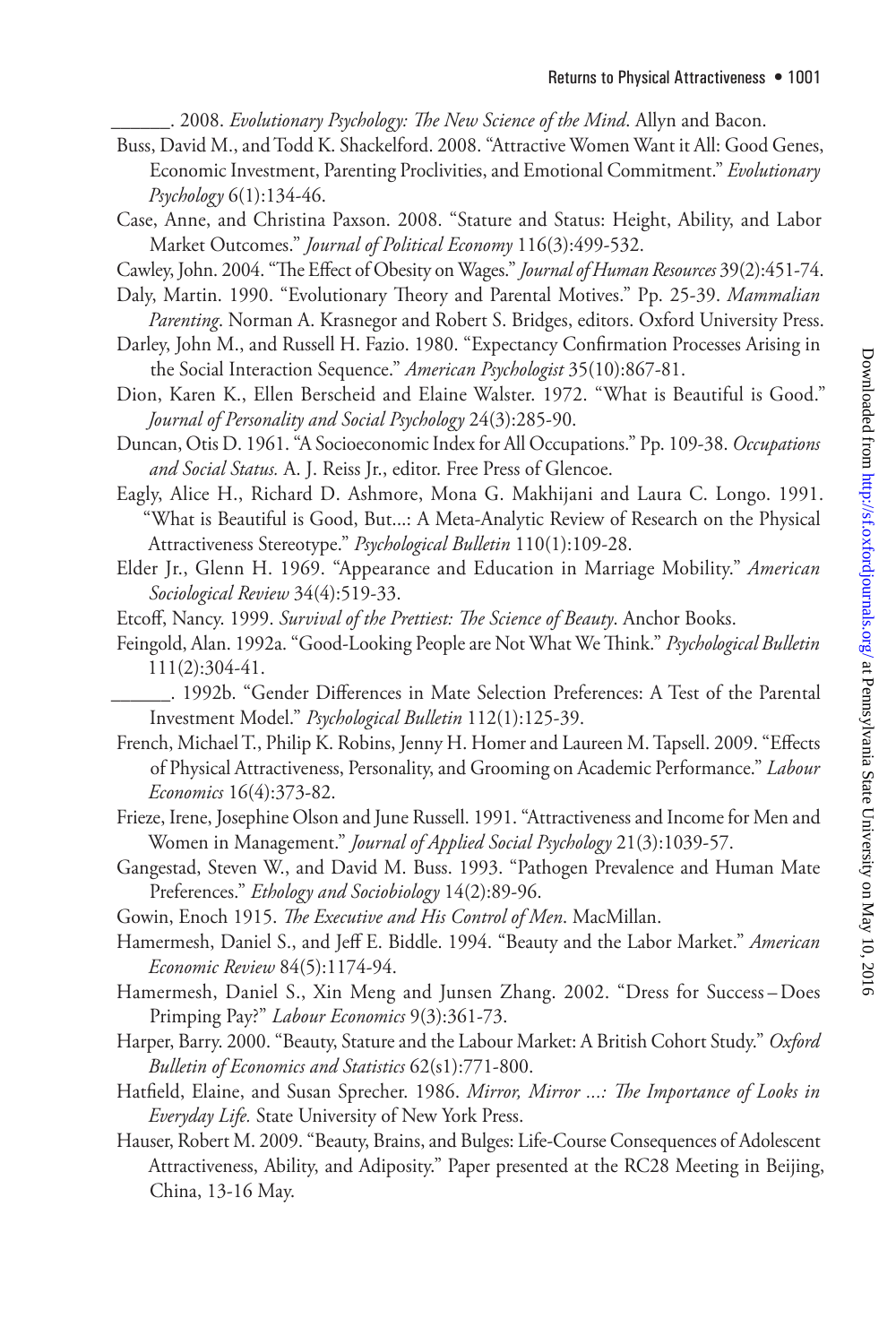- Hosoda, Megumi, Eugene F. Stone-Romero and Gwen Coats 2003. "The Effects of Physical Attractiveness on Job-Related Outcomes: A Meta-Analysis of Experimental Studies." *Personnel Psychology* 56(2):431-62.
- Illsley, Raymond 1955. "Social Class Selection and Class Differences in Relation to Stillbirths and Infant Deaths." *British Medical Journal* 2(4955):1520-24.
- Jackson, Linda A. 1992. *Physical Appearance and Gender: Sociobiological and Sociocultural Perspectives.* State University of New York Press.
- Jackson, Linda A., John E. Hunter and Carole N. Hodge. 1995. "Physical Attractiveness and Intellectual Competence: A Meta-Analytic Review." *Social Psychology Quarterly* 58(2):108-22.
- Jeffery, Robert W., J.L. Forster, A.R. Folsom, R.V. Luebker, D.R. Jacobs and H. Blackburn. 1989. "The Relationship between Social Status and Body Mass Index in the Minnesota Heart Health Program." *International Journal of Obesity* 13(1):59-67.
- Jokela, Markus. 2009. "Physical Attractiveness and Reproductive Success in Humans: Evidence from the Late 20th Century United Status." *Evolution and Human Behavior* 30(5):342-50.
- Judge, Timothy, and Daniel M. Cable. 2004. "The Effect of Physical Height on Workplace Success and Income: Preliminary Test of a Theoretical Model." *Journal of Applied Psychology* 89(3):428-41.
- Langlois, Judith H., Lisa Kalakanis, Adam J. Rubenstein, Andrea Larson, Monica Hallam and Monica Smoot. 2000. "Maxims or Myths of Beauty? A Meta-Analytic and Theoretical Review." *Psychological Bulletin* 126(3):390-423.
- Langlois, Judith H., Jean M. Ritter, Lori A. Roggman and Lesley S. Vaughn. 1991. "Facial Diversity and Infant Preferences for Attractive Faces." *Developmental Psychology* 27(1):79-84.
- Mazur, Allan, Julie Mazur and Caroline Keating. 1984. "Military Rank Attainment of a West Point Class: Effects of Cadets' Physical Features." *American Journal of Sociology* 90(1):125-50.
- Mobius, Markus M., and Tanya S. Rosenblat. 2006. "Why Beauty Matters." *American Economic Review* 96(1):222-35.
- Mulford, Matthew, John Orbell, Catherine Shatto and Jean Stockard. 1998. "Physical Attractiveness, Opportunity, and Success in Everyday Exchange." *American Journal of Sociology* 103(6):1565-92.
- Mueller, Ulrich, and Allan Mazur. 1996. "Facial Dominance of West Point Candidates as a Predictor of Later Military Rank." *Social Forces* 74(3):823-50.
- Perrett, David I., K.A. May and S. Yoshikawa. 1994. "Female Shape and Judgments of Female Attractiveness." *Nature* 368(6468):239-42.
- Perrin, F.A.C. 1921. "Physical Attractiveness and Repulsiveness." *Journal of Experimental Psychology* 4(3):203-17.
- Persico, Nicola, Andrew Postlewaite and Dan Silverman. 2004. "The Effect of Adolescent Experience on Labor Market Outcomes: The Case of Height." *Journal of Political Economy* 112(5):1019-53.
- Puhani, Patrick 2000. "The Heckman Correction for Sample Selection and Its Critique." *Journal of Economic Surveys* 14(1):53-68.
- Reither, Eric N., Robert M. Hauser and Karen C. Swallen. 2009. "Predicting Adult Health and Mortality from Adolescent Facial Characteristics in Yearbook Photographs." *Demography* 46(1):27-41.
- Roszell, Patricia, David Kennedy and Edward Grabb. 1989. "Physical Attractiveness and Income Attainment among Canadians." *Journal of Psychology* 123(6):547-59.
- Sargent, James D., and David G. Branchflower. 1994. "Obesity and Stature in Adolescence and Earnings in Young Adulthood: Analysis of a British Birth Cohort." *Archives Pediatric and Adolescent Medicine* 148(7):681-87.